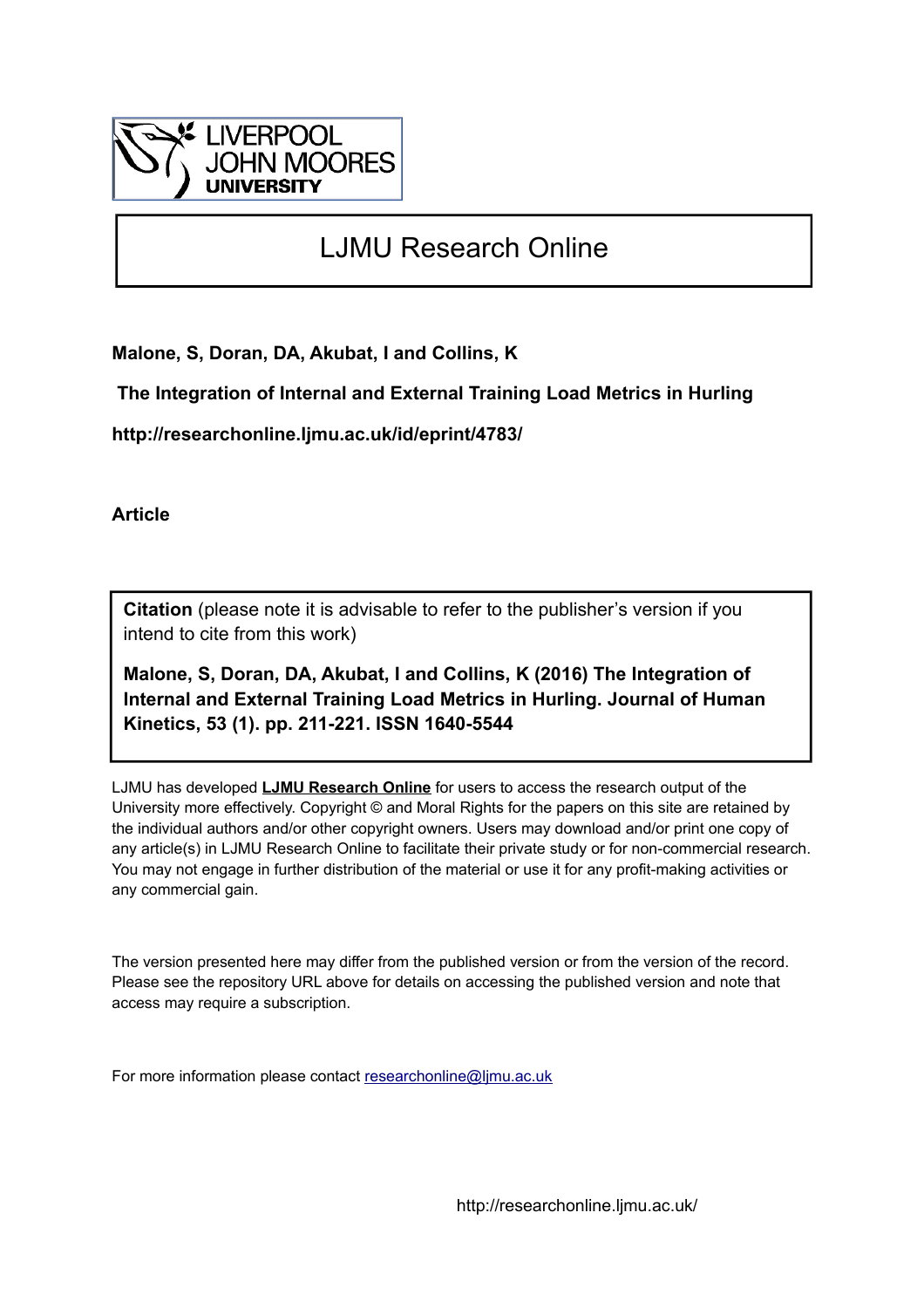See discussions, stats, and author profiles for this publication at: [https://www.researchgate.net/publication/308795327](https://www.researchgate.net/publication/308795327_The_Integration_of_Internal_and_External_Training_Load_Metrics_in_Hurling?enrichId=rgreq-14f010594d2ff5944c2f0356f12488c9-XXX&enrichSource=Y292ZXJQYWdlOzMwODc5NTMyNztBUzo0MTMxNDMyNjUyMzQ5NDVAMTQ3NTUxMjQzODM4MA%3D%3D&el=1_x_2)

# The [Integration](https://www.researchgate.net/publication/308795327_The_Integration_of_Internal_and_External_Training_Load_Metrics_in_Hurling?enrichId=rgreq-14f010594d2ff5944c2f0356f12488c9-XXX&enrichSource=Y292ZXJQYWdlOzMwODc5NTMyNztBUzo0MTMxNDMyNjUyMzQ5NDVAMTQ3NTUxMjQzODM4MA%3D%3D&el=1_x_3) of Internal and External Training Load Metrics in Hurling

**Article** in Journal of Human Kinetics · September 2016

DOI: 10.1515/hukin-2016-0024

| <b>CITATIONS</b> | READS |
|------------------|-------|
| $\mathbf 0$      | 410   |
|                  |       |

#### **4 authors:**

**Project** 

| Shane Malone<br>Institute of Technology Tallaght | <b>Dominic Doran</b><br>Liverpool John Moores University |
|--------------------------------------------------|----------------------------------------------------------|
| <b>18 PUBLICATIONS 12 CITATIONS</b>              | 52 PUBLICATIONS 743 CITATIONS                            |
| <b>SEE PROFILE</b>                               | <b>SEE PROFILE</b>                                       |
| Ibrahim Akubat                                   | <b>Kieran Collins</b>                                    |
| Newman University                                | Institute of Technology Tallaght                         |
| 15 PUBLICATIONS 100 CITATIONS                    | <b>36 PUBLICATIONS 54 CITATIONS</b>                      |
| <b>SEE PROFILE</b>                               | <b>SEE PROFILE</b>                                       |

#### **Some of the authors of this publication are also working on these related projects:**

Ergonomic evaluation of elite motocross competition and riders. View [project](https://www.researchgate.net/project/Ergonomic-evaluation-of-elite-motocross-competition-and-riders?enrichId=rgreq-14f010594d2ff5944c2f0356f12488c9-XXX&enrichSource=Y292ZXJQYWdlOzMwODc5NTMyNztBUzo0MTMxNDMyNjUyMzQ5NDVAMTQ3NTUxMjQzODM4MA%3D%3D&el=1_x_9) Project

Monitoring Metabolic Power and Training Load in Elite Soccer. View [project](https://www.researchgate.net/project/Monitoring-Metabolic-Power-and-Training-Load-in-Elite-Soccer?enrichId=rgreq-14f010594d2ff5944c2f0356f12488c9-XXX&enrichSource=Y292ZXJQYWdlOzMwODc5NTMyNztBUzo0MTMxNDMyNjUyMzQ5NDVAMTQ3NTUxMjQzODM4MA%3D%3D&el=1_x_9)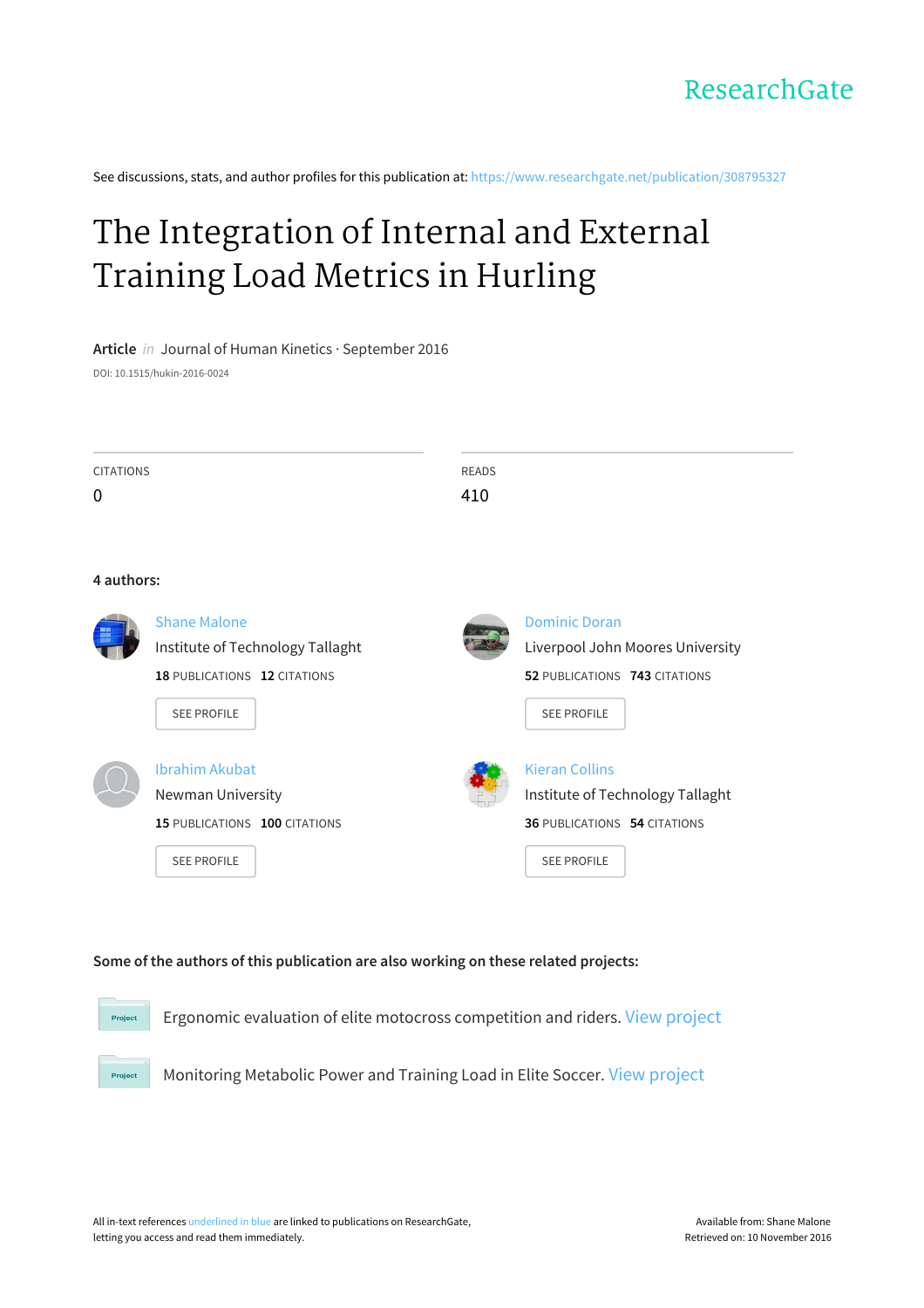



**DE GRUYTER** OPEN

# **The Integration of Internal and External Training Load Metrics in Hurling**

*by* 

*Shane Malone1,2, Dominic Doran2, Ibrahim Akubat3, Kieran Collins1*

*The current study aimed to assess the relationship between the hurling player's fitness profile and integrated training load (TL) metrics. Twenty-five hurling players performed treadmill testing for VO2max, the speed at blood lactate concentrations of 2 mmol•L-1 (vLT) and 4 mmol•L-1 (vOBLA) and the heart rate-blood lactate profile for calculation of individual training impulse (iTRIMP). The total distance (TD; m), high speed distance (HSD; m) and sprint distance (SD; m) covered were measured using GPS technology (4-Hz, VX Sport, Lower Hutt, New Zealand) which allowed for the measurement of the external TL. The external TL was divided by the internal TL to form integration ratios. Pearson correlation analyses allowed for the assessment of the relationships between fitness measures and the ratios to performance during simulated match play. External measures of the TL alone showed limited correlations with fitness measures. Integrated TL ratios showed significant relationships with fitness measures in players. TD:iTRIMP was correlated with aerobic fitness measures VO2max (r = 0.524; p = 0.006; 95% CI: 0.224 to 0.754; large) and vOBLA (r = 0.559; p = 0.003; 95% CI: 0.254 to 0.854; large). HSD:iTRIMP also correlated with aerobic markers for fitness vLT (r = 0.502; p = 0.009; 95% CI: 0.204 to 0.801; large); vOBLA (r = 0.407; p = 0.039; 95% CI*: 0.024 to 0.644; moderate). Interestingly SD:iTRIMP also showed significant correlations with vLT ( $r = 0.611$ ;  $p =$ *0.001; 95% CI: 0.324 to 0.754; large). The current study showed that TL ratios can provide practitioners with a measure of fitness as external performance alone showed limited relationships with aerobic fitness measures.* 

*Key words: iTRIMP; intermittent exercise; lactate; heart rate; training load ratios.* 

## **Introduction**

Hurling is a stick and ball invasion field sport native to Ireland (Reilly and Collins, 2008). The movement profile of players is stochastic in nature, where the timing of high speed running follows the ebb and flow of competitive play (Reilly and Collins, 2008). Despite its spectator popularity very few research investigations have been conducted on hurling cohorts (Reilly and Collins, 2008). The training-recovery relationship is an important consideration in the training prescription of players and a clear understanding of training loads can help inform practice. Recent

reports have linked the training load and inadequate fitness to the high number of injuries observed within the Gaelic sports (Blake et al., 2014). Specifically Blake et al. (2014) reported that the injury incidence rate for match play (61.75/1000 hr) is 21 times that of training (2.99/1000 hr). This suggests that training does not adequately prepare players for the competitive demands of match-play.

The training load (TL) in field sports can be divided into internal (heart rate, RPE) or external (distance covered) responses. An

*. Authors submitted their contribution to the article to the editorial board. Accepted for printing in the Journal of Human Kinetics vol. 53/2016 in September 2016.* 

<sup>1 -</sup> *Gaelic Sport Research Centre,Institute of Technology Tallaght Dublin, Tallaght, Dublin, Ireland.* 

<sup>2 -</sup> *Research Institute for Sport and Exercise Sciences, The Tom Reilly Building, Liverpool John Moores University, Henry Cotton Campus, Webster Street, Liverpool, UK.* 

<sup>3 -</sup> *Department of Physical Education and Sports Studies, Newman University, Birmingham, UK.*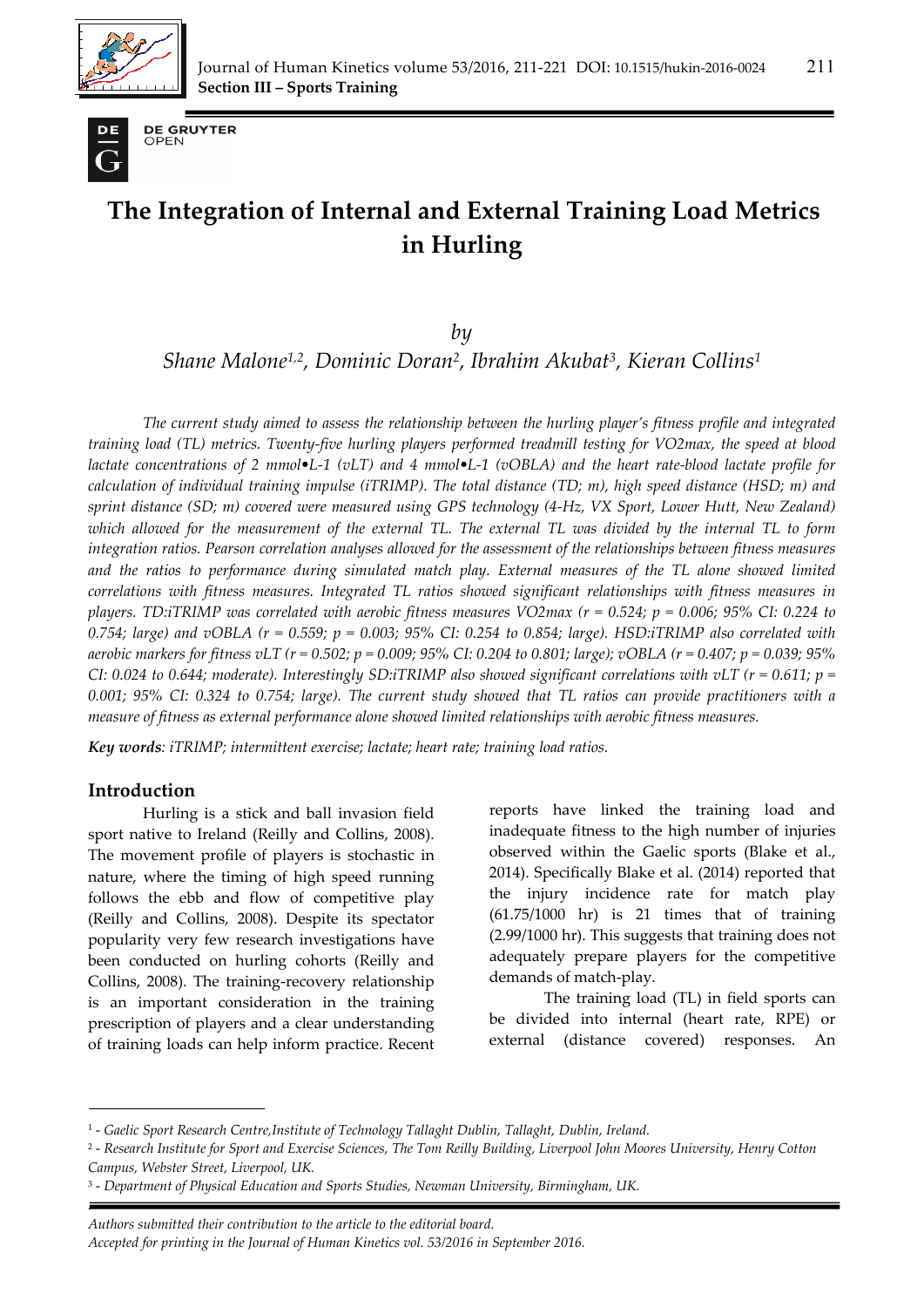understanding of the TL allows for a more individualised understanding of the doseresponse relationship of training and match play ([Impellizzeri et al., 2005;](https://www.researchgate.net/publication/7570075_Physiological_assessment_of_aerobic_training_in_soccer?el=1_x_8&enrichId=rgreq-14f010594d2ff5944c2f0356f12488c9-XXX&enrichSource=Y292ZXJQYWdlOzMwODc5NTMyNztBUzo0MTMxNDMyNjUyMzQ5NDVAMTQ3NTUxMjQzODM4MA==) Stagano et al., 2007). Recent advancement in technology has improved the ease to which locomotion data collection can take place. There has been an increase in monitoring of the external training load in match and training situations through the use of global positioning satellite systems (GPS) ([Casamichana](https://www.researchgate.net/publication/264711779_Effect_of_Number_of_Touches_and_Exercise_Duration_on_the_Kinematic_Profile_and_Heart_Rate_Response_During_Small-Sided_Games_in_Soccer?el=1_x_8&enrichId=rgreq-14f010594d2ff5944c2f0356f12488c9-XXX&enrichSource=Y292ZXJQYWdlOzMwODc5NTMyNztBUzo0MTMxNDMyNjUyMzQ5NDVAMTQ3NTUxMjQzODM4MA==)  [et al., 2014](https://www.researchgate.net/publication/264711779_Effect_of_Number_of_Touches_and_Exercise_Duration_on_the_Kinematic_Profile_and_Heart_Rate_Response_During_Small-Sided_Games_in_Soccer?el=1_x_8&enrichId=rgreq-14f010594d2ff5944c2f0356f12488c9-XXX&enrichSource=Y292ZXJQYWdlOzMwODc5NTMyNztBUzo0MTMxNDMyNjUyMzQ5NDVAMTQ3NTUxMjQzODM4MA==), [2015](https://www.researchgate.net/publication/282851746_Influence_of_the_Type_of_Marking_and_the_Number_of_Players_on_Physiological_and_Physical_Demands_During_Sided_Games_in_Soccer?el=1_x_8&enrichId=rgreq-14f010594d2ff5944c2f0356f12488c9-XXX&enrichSource=Y292ZXJQYWdlOzMwODc5NTMyNztBUzo0MTMxNDMyNjUyMzQ5NDVAMTQ3NTUxMjQzODM4MA==); [Evans et al., 2015;](https://www.researchgate.net/publication/278046900_The_physical_demands_of_Super_League_rugby_Experiences_of_a_newly_promoted_franchise?el=1_x_8&enrichId=rgreq-14f010594d2ff5944c2f0356f12488c9-XXX&enrichSource=Y292ZXJQYWdlOzMwODc5NTMyNztBUzo0MTMxNDMyNjUyMzQ5NDVAMTQ3NTUxMjQzODM4MA==) Malone et al., 2015). The advent of this technology has resulted in total distance covered and distance covered at arbitrary demarcated thresholds of high speed locomotion being utilised to quantify the TL. The poor sensitivity and variability of these performance metrics within match play and training environments has been previously highlighted ([Gregson et al., 2010;](https://www.researchgate.net/publication/41436251_Match-to-Match_Variability_of_High-Speed_Activities_in_Premier_League_Soccer?el=1_x_8&enrichId=rgreq-14f010594d2ff5944c2f0356f12488c9-XXX&enrichSource=Y292ZXJQYWdlOzMwODc5NTMyNztBUzo0MTMxNDMyNjUyMzQ5NDVAMTQ3NTUxMjQzODM4MA==) Kempton et al., 2014; [McLaren et al., 2015;](https://www.researchgate.net/publication/277784610_Variability_of_physical_performance_and_player_match_loads_in_professional_rugby_union?el=1_x_8&enrichId=rgreq-14f010594d2ff5944c2f0356f12488c9-XXX&enrichSource=Y292ZXJQYWdlOzMwODc5NTMyNztBUzo0MTMxNDMyNjUyMzQ5NDVAMTQ3NTUxMjQzODM4MA==) Stevens et al., 2016). As a consequence these metrics may be unreliable to gain full appreciation of the TL.

The understanding of the dose-response relationship has been advocated as an important consideration for coaches within the training process. Monitoring the TL in team sports is difficult due to different exercise designs resulting in different physiological and mechanical demands. Additional complications are presented in the form of inter-individual responses to the prescribed exercise ([Akubat et al., 2012](https://www.researchgate.net/publication/230614629_Methods_of_monitoring_the_training_and_match_load_and_their_relationship_to_changes_in_fitness_in_professional_youth_soccer_players?el=1_x_8&enrichId=rgreq-14f010594d2ff5944c2f0356f12488c9-XXX&enrichSource=Y292ZXJQYWdlOzMwODc5NTMyNztBUzo0MTMxNDMyNjUyMzQ5NDVAMTQ3NTUxMjQzODM4MA==)). Given that the HR–O2 consumption relationship appears to be valid even during intermittent exercise ([Esposito et al., 2004](https://www.researchgate.net/publication/8432209_Validity_of_heart_rate_as_an_indicator_of_aerobic_demand_during_soccer_activities_in_amateur_soccer_players?el=1_x_8&enrichId=rgreq-14f010594d2ff5944c2f0356f12488c9-XXX&enrichSource=Y292ZXJQYWdlOzMwODc5NTMyNztBUzo0MTMxNDMyNjUyMzQ5NDVAMTQ3NTUxMjQzODM4MA==)), the iTRIMP methodology has potential for use for monitoring the doseresponse of players to specific training programs within a team sport environment ([Manzi et al.,](https://www.researchgate.net/publication/225078694_Individual_Training-Load_and_Aerobic-Fitness_Variables_in_Premiership_Soccer_Players_During_the_Precompetitive_Season?el=1_x_8&enrichId=rgreq-14f010594d2ff5944c2f0356f12488c9-XXX&enrichSource=Y292ZXJQYWdlOzMwODc5NTMyNztBUzo0MTMxNDMyNjUyMzQ5NDVAMTQ3NTUxMjQzODM4MA==)  [2013](https://www.researchgate.net/publication/225078694_Individual_Training-Load_and_Aerobic-Fitness_Variables_in_Premiership_Soccer_Players_During_the_Precompetitive_Season?el=1_x_8&enrichId=rgreq-14f010594d2ff5944c2f0356f12488c9-XXX&enrichSource=Y292ZXJQYWdlOzMwODc5NTMyNztBUzo0MTMxNDMyNjUyMzQ5NDVAMTQ3NTUxMjQzODM4MA==)).

Indeed, measures of the internal TL have been validated with a dose-response relationship in team sports ([Akubat et al., 2012;](https://www.researchgate.net/publication/230614629_Methods_of_monitoring_the_training_and_match_load_and_their_relationship_to_changes_in_fitness_in_professional_youth_soccer_players?el=1_x_8&enrichId=rgreq-14f010594d2ff5944c2f0356f12488c9-XXX&enrichSource=Y292ZXJQYWdlOzMwODc5NTMyNztBUzo0MTMxNDMyNjUyMzQ5NDVAMTQ3NTUxMjQzODM4MA==) [Manzi et al.,](https://www.researchgate.net/publication/225078694_Individual_Training-Load_and_Aerobic-Fitness_Variables_in_Premiership_Soccer_Players_During_the_Precompetitive_Season?el=1_x_8&enrichId=rgreq-14f010594d2ff5944c2f0356f12488c9-XXX&enrichSource=Y292ZXJQYWdlOzMwODc5NTMyNztBUzo0MTMxNDMyNjUyMzQ5NDVAMTQ3NTUxMjQzODM4MA==)  [2013](https://www.researchgate.net/publication/225078694_Individual_Training-Load_and_Aerobic-Fitness_Variables_in_Premiership_Soccer_Players_During_the_Precompetitive_Season?el=1_x_8&enrichId=rgreq-14f010594d2ff5944c2f0356f12488c9-XXX&enrichSource=Y292ZXJQYWdlOzMwODc5NTMyNztBUzo0MTMxNDMyNjUyMzQ5NDVAMTQ3NTUxMjQzODM4MA==)). Both studies demonstrated that the fully individualized training impulse (iTRIMP) showed relationships with changes in aerobic-fitness measures of soccer players. Previous studies ([Manzi et al., 2013](https://www.researchgate.net/publication/225078694_Individual_Training-Load_and_Aerobic-Fitness_Variables_in_Premiership_Soccer_Players_During_the_Precompetitive_Season?el=1_x_8&enrichId=rgreq-14f010594d2ff5944c2f0356f12488c9-XXX&enrichSource=Y292ZXJQYWdlOzMwODc5NTMyNztBUzo0MTMxNDMyNjUyMzQ5NDVAMTQ3NTUxMjQzODM4MA==)) have shown that iTRIMP measures over a training period were correlated to the percentage improvement in VO2max  $(r =$ 0.77,  $p = 0.002$ ) and Yo-YoIR1 performance ( $r =$ 0.69,  $p = 0.009$ ). Further advancement of this measure was proposed by [Akubat et al. \(2014\)](https://www.researchgate.net/publication/235895706_Integrating_the_Internal_and_External_Training_Load_in_Soccer?el=1_x_8&enrichId=rgreq-14f010594d2ff5944c2f0356f12488c9-XXX&enrichSource=Y292ZXJQYWdlOzMwODc5NTMyNztBUzo0MTMxNDMyNjUyMzQ5NDVAMTQ3NTUxMjQzODM4MA==) 

through the integration of external (total distance [TD]; high speed distance [HSD]) and internal loading parameters (iTRIMP). Interestingly, these measures have shown a relationship with aerobic fitness measures in soccer players ([Akubat et al.,](https://www.researchgate.net/publication/235895706_Integrating_the_Internal_and_External_Training_Load_in_Soccer?el=1_x_8&enrichId=rgreq-14f010594d2ff5944c2f0356f12488c9-XXX&enrichSource=Y292ZXJQYWdlOzMwODc5NTMyNztBUzo0MTMxNDMyNjUyMzQ5NDVAMTQ3NTUxMjQzODM4MA==)  [2014](https://www.researchgate.net/publication/235895706_Integrating_the_Internal_and_External_Training_Load_in_Soccer?el=1_x_8&enrichId=rgreq-14f010594d2ff5944c2f0356f12488c9-XXX&enrichSource=Y292ZXJQYWdlOzMwODc5NTMyNztBUzo0MTMxNDMyNjUyMzQ5NDVAMTQ3NTUxMjQzODM4MA==)). The investigation reported that both TD:iTRIMP showed moderate to large correlations with vOBLA  $(r = 0.65; p = 004; \text{large})$ and vOBLA  $(r = 0.69; p = 0.03; large)$ , with TD not significantly related to vLT ( $r = 0.28$ ;  $p = 0.43$ ; small) and vOBLA ( $r = 0.14$ ;  $p = 0.69$ ; small). This highlights the potential merits of using TL ratios to better quantify the dose-response of the TL. Furthermore, studies within the rugby league ([Weaving et al., 2014](https://www.researchgate.net/publication/260484694_Combining_Internal-_and_External-Training-Load_Measures_in_Professional_Rugby_League?el=1_x_8&enrichId=rgreq-14f010594d2ff5944c2f0356f12488c9-XXX&enrichSource=Y292ZXJQYWdlOzMwODc5NTMyNztBUzo0MTMxNDMyNjUyMzQ5NDVAMTQ3NTUxMjQzODM4MA==)) have shown that the integration of TL measures better explain a greater proportion of training component variance that internal or external measures of load alone fail to fully explain.

At elite levels of hurling disproportionate number of injuries occur during match play ([Murphy et al., 2007](https://www.researchgate.net/publication/47509652_Injury_in_elite_county-level_hurling_A_prospective_study?el=1_x_8&enrichId=rgreq-14f010594d2ff5944c2f0356f12488c9-XXX&enrichSource=Y292ZXJQYWdlOzMwODc5NTMyNztBUzo0MTMxNDMyNjUyMzQ5NDVAMTQ3NTUxMjQzODM4MA==)) with most occurring in the last quarter of games due to increased fatigue states (Blake et al., 2014). This is in line with previous investigations ([Watson,](https://www.researchgate.net/publication/14467399_Sports_Injuries_in_the_Game_of_Hurling_A_One-Year_Prospective_Study?el=1_x_8&enrichId=rgreq-14f010594d2ff5944c2f0356f12488c9-XXX&enrichSource=Y292ZXJQYWdlOzMwODc5NTMyNztBUzo0MTMxNDMyNjUyMzQ5NDVAMTQ3NTUxMjQzODM4MA==)  [1996](https://www.researchgate.net/publication/14467399_Sports_Injuries_in_the_Game_of_Hurling_A_One-Year_Prospective_Study?el=1_x_8&enrichId=rgreq-14f010594d2ff5944c2f0356f12488c9-XXX&enrichSource=Y292ZXJQYWdlOzMwODc5NTMyNztBUzo0MTMxNDMyNjUyMzQ5NDVAMTQ3NTUxMjQzODM4MA==)) that have reported injury occurrences in hurling populations **which are attributable** to poor conditioning of players. Given such a scenario, it would appear that a situation where an analysis and assessment of aerobic fitness training through data collected routinely at elite levels could prove useful. Considering the potential ease of quantifying the HR (internal load) and the GPS (external load), both the internal and external output of exercise can be measured. If external:internal measures relate to measures of fitness that predetermine a given performance, more frequent analysis of training status and match performance could be made by practitioners. This would allow for more informed and proactive decisions related to player's fitness and fatigue status, therefore, providing a more thorough understanding of the training load paradigm in intermittent team sports. Hence, the current study investigated whether information such as the HR and distance could potentially be used to assess the match play load. Therefore, the study aimed to examine a novel approach of integrating external and internal workload variables as a ratio during hurling specific simulated match play. Finally, the study aimed to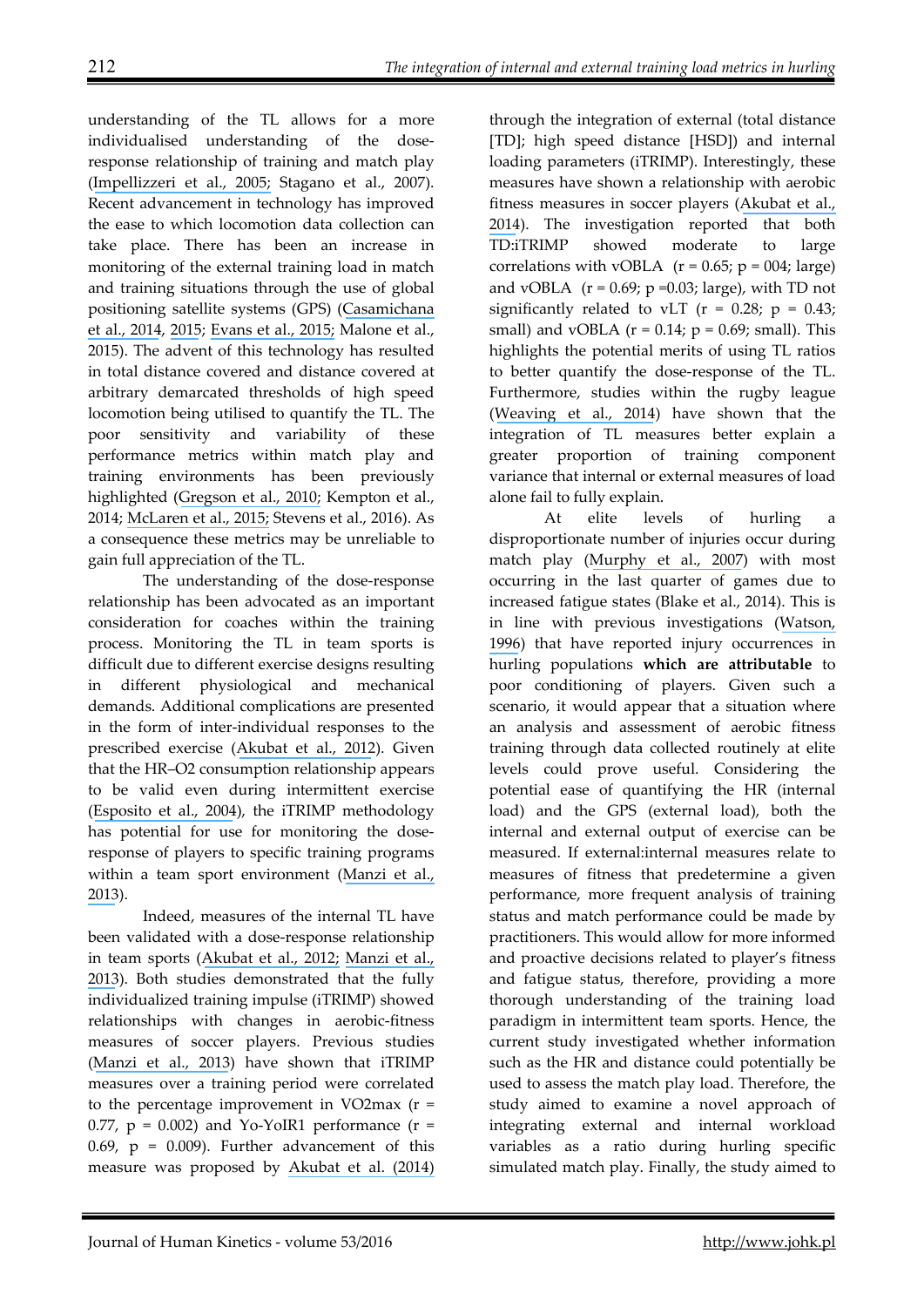quantify the relationship of integrated TL ratios and aerobic fitness measures in hurling players.

### **Material and Methods**

#### *Participants*

Twenty-five hurling players (age:  $24 \pm 4$  yrs; body height:  $1.80 \pm 0.02$  m; body mass:  $78 \pm 3$  kg; VO<sub>2max</sub>: 57.78  $\pm$  3.05 mL·kg<sup>-1</sup>·min<sup>-1</sup>) took part in this study. All subjects provided written informed consent to the experimental procedures after all possible benefits and risks were explained to them. Ethical consent for the study was granted by the research ethics committee of the Institute of technology Tallaght. The study conformed to the Codes of Ethics of the World Medical Association (Declaration of Helsinki, 1964)

#### *Procedures*

The study was completed over a 3 week period. During the 1<sup>st</sup> week an incremental VO<sub>2max</sub> and lactate threshold test (VO2/LT) was conducted. The VO2/LT consisted of five (8, 10, 12, 14 & 16 km·h-1) 4 min stages followed by an increase in speed at a rate of 0.2 km·h-1 every 12 s until exhaustion was reached. The treadmill gradient was set at 1% for the entire test to reflect the energetic cost of outdoor running (Jones and Doust, 1996). During the incremental test, each stage was separated by a 1 min recovery period where capillary blood lactate was taken (Lactate Plus, Nova Medical) in duplicate, with the mean value for each stage recorded. The velocity at 2 mmol $L^1$  (vLT) and velocity at 4 mmol·L-1 (vOBLA) were considered as markers of aerobic fitness. Maximal aerobic capacity (VO<sub>2max</sub>) was assessed during the VO<sub>2</sub>/LT through breath by breath analysis (Cosmed K4b2, Rome, Italy). The system was calibrated before each test according to the manufacturer's instructions. VO2max was recorded as the highest mean VO2 obtained for a 1 min period with the following criterion met:  $(1)$  a plateau in  $VO<sub>2</sub>$  despite increasing treadmill speed (2) a respiratory ratio above 1.10 (3) attainment of the age predicted HR ([Lucia et al.,](https://www.researchgate.net/publication/8325803_Which_laboratory_variable_is_related_with_time_trial_performance_time_in_the_Tour_de_France?el=1_x_8&enrichId=rgreq-14f010594d2ff5944c2f0356f12488c9-XXX&enrichSource=Y292ZXJQYWdlOzMwODc5NTMyNztBUzo0MTMxNDMyNjUyMzQ5NDVAMTQ3NTUxMjQzODM4MA==) [2004](https://www.researchgate.net/publication/8325803_Which_laboratory_variable_is_related_with_time_trial_performance_time_in_the_Tour_de_France?el=1_x_8&enrichId=rgreq-14f010594d2ff5944c2f0356f12488c9-XXX&enrichSource=Y292ZXJQYWdlOzMwODc5NTMyNztBUzo0MTMxNDMyNjUyMzQ5NDVAMTQ3NTUxMjQzODM4MA==)). The HR was recorded using HR belts (Polar Team System, Polar Electro, OY, Finland).

The mean HR during the last minute of each stage was utilised to ascertain the individualized HR– blood lactate relationship for the calculation of iTRIMP (AU) weightings. Finally, the peak HR during the incremental treadmill test was considered the peak HR of the participant. During weeks 2 and 3 and at least 5 days after the  $VO_{2max}/LT$  test, participants completed a hurling match play simulation protocol. The hurling simulation protocol was chosen given its accurate physiological replication of hurling match play ([Collins et al., 2010](https://www.researchgate.net/publication/290230147_The_physiological_demands_of_hurling_match-play?el=1_x_8&enrichId=rgreq-14f010594d2ff5944c2f0356f12488c9-XXX&enrichSource=Y292ZXJQYWdlOzMwODc5NTMyNztBUzo0MTMxNDMyNjUyMzQ5NDVAMTQ3NTUxMjQzODM4MA==)). Before conducting the study, test retest reliability analysis was conducted on the hurling match play simulation protocol to ensure that the test provides external validity and reliability. Results showed that there was no significant difference between the 1<sup>st</sup> and  $2<sup>nd</sup>$  trial of the hurling simulation protocol (7411  $\pm$  354 m; 7311 ± 362 m; *p* = 0.19; trivial). The coefficient of variation (CV) was 1.9% (95% CI: 1.1-4.8) highlighting the reliability of the simulation.

The hurling match play simulation protocol was completed at the same time of the day (10.30 – 14.00 hr) to account for any circadian variation in performance. During the simulation participants wore an individual GPS unit (VXsport, Lower Hutt, New Zealand, Issue: 330a, Firmware: 3.26.7.0) sampling at 4 Hz and containing a triaxial acceloremter and a magnetometer in a total of 30 games. The GPS unit (mass:  $76$  g;  $48$  mm  $\times$   $20$  mm  $\times$   $87$ mm) was encased within a protective harness between the player's shoulder blades in the upper thoracic-spine region what ensured that players' range of movement in the upper limbs and torso was not restricted. The system had been validated, deemed accurate and reliable during intermittent exercise ([Buchheit et al., 2014](https://www.researchgate.net/publication/264500776_Integrating_different_tracking_systems_in_football_multiple_camera_semi-automatic_system_local_position_measurement_and_GPS_technologies?el=1_x_8&enrichId=rgreq-14f010594d2ff5944c2f0356f12488c9-XXX&enrichSource=Y292ZXJQYWdlOzMwODc5NTMyNztBUzo0MTMxNDMyNjUyMzQ5NDVAMTQ3NTUxMjQzODM4MA==)). Following each match GPS data were downloaded using the same proprietary software (VXSport View, New Zealand). Each file was trimmed so that only data recorded when the player was on the field was included for further analysis. The proprietary software provided instantaneous raw velocity data at 0.25 s intervals, which were then exported and placed into a customised Microsoft Excel spreadsheet (Microsoft, Redmond, USA). The spreadsheet allowed analysis of distance covered (m) in the following categories: total distance (TD), high speed distance (HSD: ≥17 km·h-1) and sprint distance (SD:  $\geq$ 22 km·h<sup>-1</sup>). Internal loading was measured as individualised training impulses (iTRIMP) ([Manzi et al., 2013](https://www.researchgate.net/publication/225078694_Individual_Training-Load_and_Aerobic-Fitness_Variables_in_Premiership_Soccer_Players_During_the_Precompetitive_Season?el=1_x_8&enrichId=rgreq-14f010594d2ff5944c2f0356f12488c9-XXX&enrichSource=Y292ZXJQYWdlOzMwODc5NTMyNztBUzo0MTMxNDMyNjUyMzQ5NDVAMTQ3NTUxMjQzODM4MA==)).

#### *Statistical Analysis*

Results are reported as mean ± SD. Descriptive analysis and assumptions of normality were verified prior to parametric statistical analysis. Pearson correlation coefficients were used to assess the relationships between (1) aerobic fitness and performance, and (2) distance:iTRIMP and fitness. Qualitative interpretations of the correlation coefficients and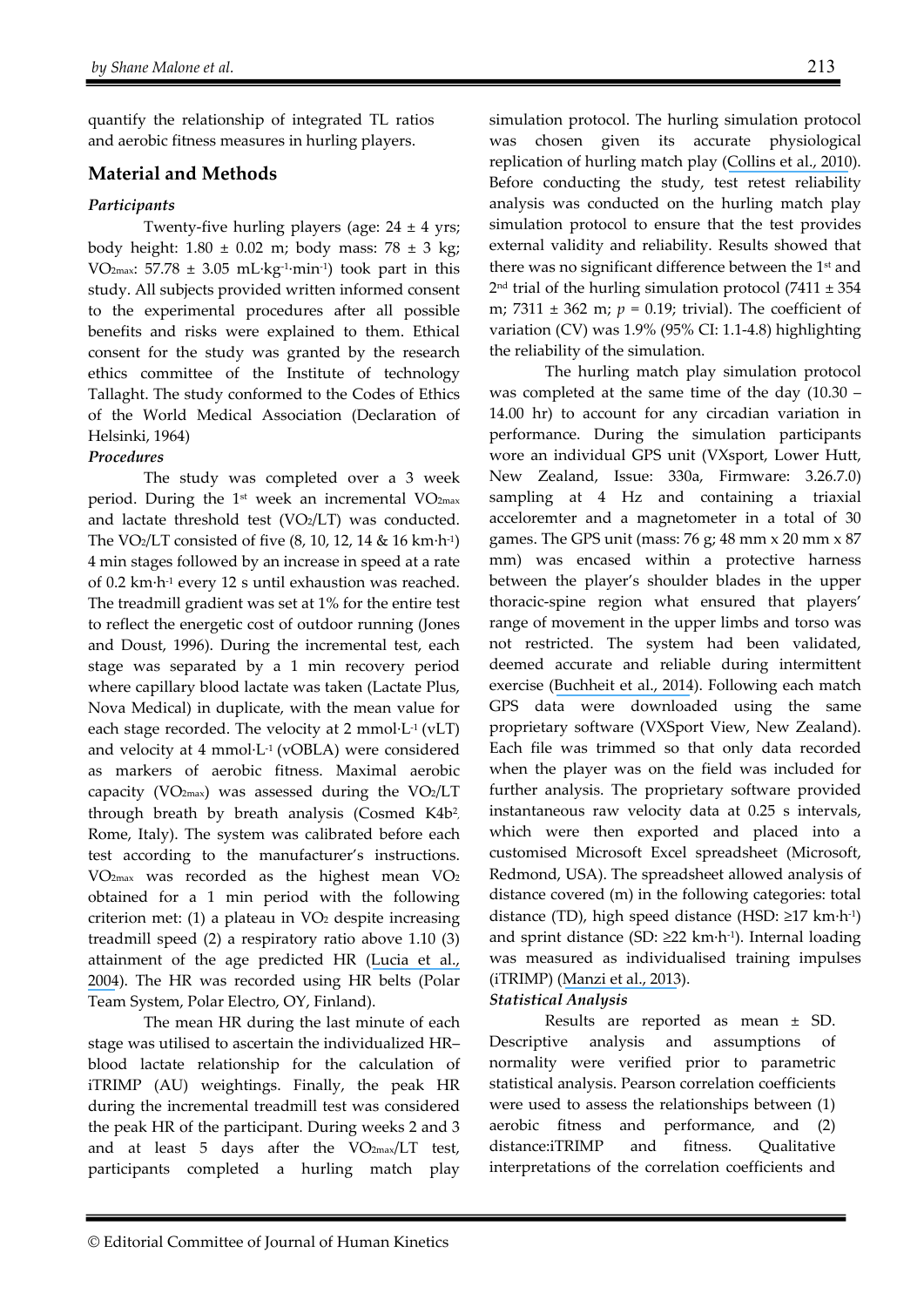the 95% confidence intervals (CI) as defined by Hopkins (2004) (0–.09 trivial, .10–.29 small, .30–.49 moderate, .50–.69 large, .70–.89 very large, .90–.99 nearly perfect, 1 perfect) are provided for all correlations. All statistical analyses were performed using SPSS for Windows (Version 22, SPSS Inc. Chicago, IL, USA) with statistical significance set at an accepted level of *p*<0.05.

# **Results**

The TD, HSD and SD covered was 7604 ± 510 m,  $1623 \pm 149$  m and  $300 \pm 47$  m, respectively. The internal TL (iTRIMP) of simulated match play was  $534 \pm 74$  AU. The relationships between external load measures and fitness are shown in Table 1. Specifically, TD covered during the match simulation was not significantly correlated to aerobic fitness measures i.e. vLT ( $r = -0.066$ ;  $p =$ 0.747; 95% CI: 0.014 to 0.081; trivial),  $VO_{2max}$  (r = 0.152; *p* = 0.458; 95% CI: 0.114 to 0.261; small) and vOBLA (r = 0.014; *p* = 0.945; 95% CI: -0.014 to 0.084; trivial). Interestingly, similar trends were observed in relation to HSD and aerobic fitness measures. HSD was not related to players VO2max (r = 0.086; *p* = 0.677; 95% CI: 0.014 to 0.092; trivial) and vOBLA (r = 0.076; *p* = 0.712; 95% CI: 0.034 to

0.090; trivial). In contrast to previous observations, HSD was significantly related to vLT (r = 0.485; *p* = 0.012; 95% CI: 0.314 to 0.619; moderate). Finally, SD showed no significant correlation with vLT (r = -0.189; *p* = 0.356; 95% CI: 0.014 to 0.091; trivial),  $VO_{2max}$  ( $r = 0.094$ ;  $p = 0.647$ ; 95% CI: 0.074 to 0.102; trivial) and vOBLA (r = 0.012; *p* = 0.955; 95% CI: 0.004 to 0.074; trivial). The integration of TL measures was shown to provide significant correlations with aerobic fitness measures. The relationship between TL integration ratios and aerobic fitness measures is shown in Table 2. Specifically as shown in Figure 1, TD:iTRIMP showed significant correlations with VO2max (r = 0.524; *p* = 0.006; 95% CI: 0.224 to 0.754; large) and vOBLA ( $r = 0.559$ ;  $p = 0.003$ ; 95% CI: 0.314 to 0.774; large). Similar trends were shown in Figure 2 for HSD:iTRIMP and aerobic markers for fitness measures. HSD:iTRIMP was significantly related to vLT ( $r = 0.502$ ;  $p = 0.009$ ; 95% CI: 0.214 to 0.861; large) and vOBLA (r = 0.407; *p* = 0.039; 95% CI: 0.204 to 0.641; moderate). Finally, the integration of SD:iTRIMP shown in Figure 3 was significantly related to vLT  $(r =$ 0.611; *p* = 0.001; 95% CI: 0.414 to 0.841; large).

| Table 1<br>The correlation of the external TL with measures of aerobic fitness |                                                    |                        |                |  |
|--------------------------------------------------------------------------------|----------------------------------------------------|------------------------|----------------|--|
| External TL                                                                    | $VO2max$ (mL·kg <sup>-1</sup> ·min <sup>-1</sup> ) | vLT $(km\cdot h^{-1})$ | vOBLA (km·h-1) |  |
| Total Distance (m)                                                             | $-0.158$                                           | $-0.066$               | 0.014          |  |
| High Speed Distance (m)                                                        | 0.086                                              | $0.485**$              | 0.076          |  |
| Sprint Distance (m)                                                            | 0.094                                              | $-0.189$               | 0.012          |  |

*High speed distance (m;*  $\geq$  *17 km·h<sup>-1</sup>); Sprint distance (m;*  $\geq$  *22 km·h<sup>-1</sup>);* 

*vLT = velocity at the lactate threshold; vOBLA = velocity at onset of blood lactate accumulation \*\* Correlation is significant p= 0.012*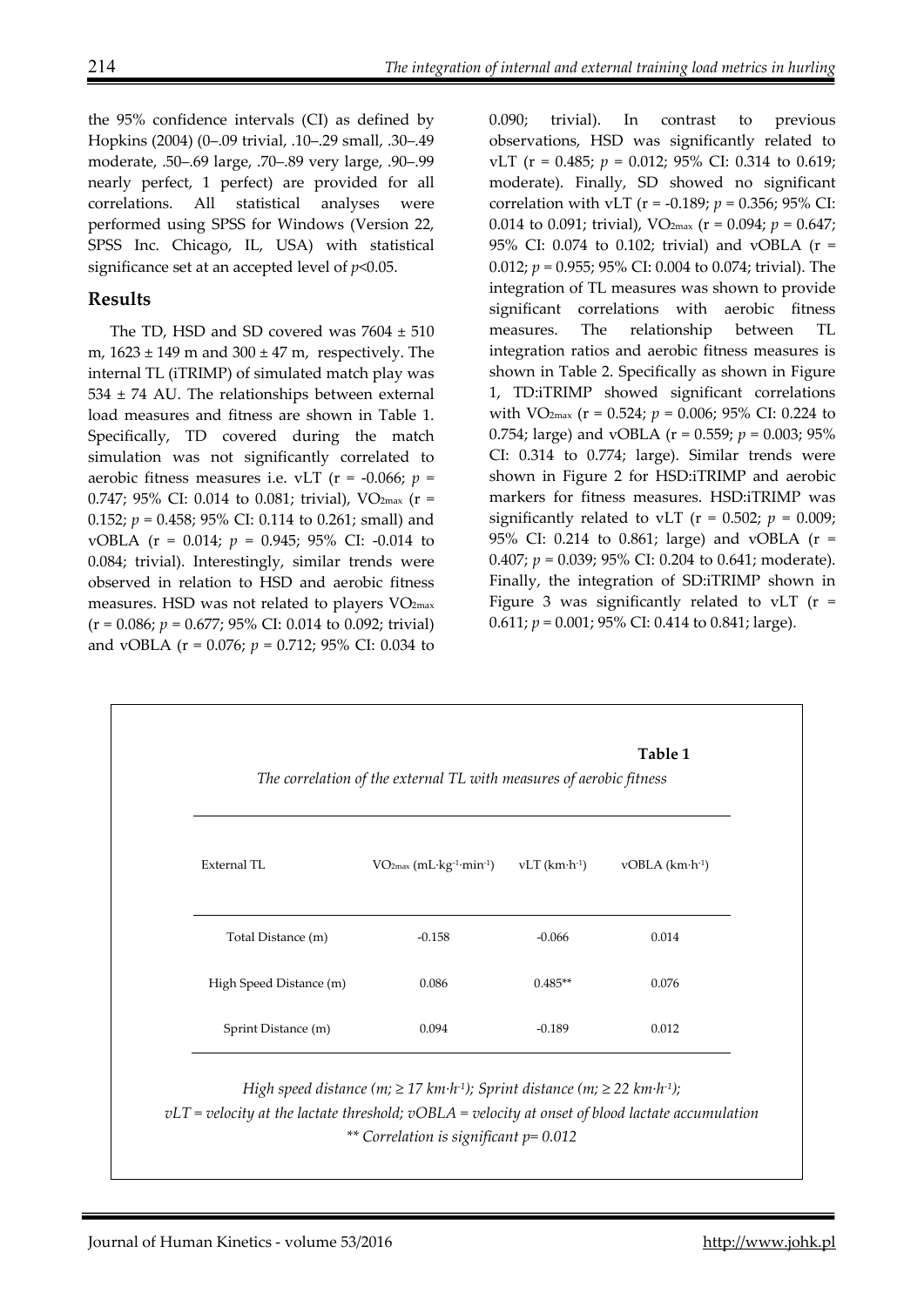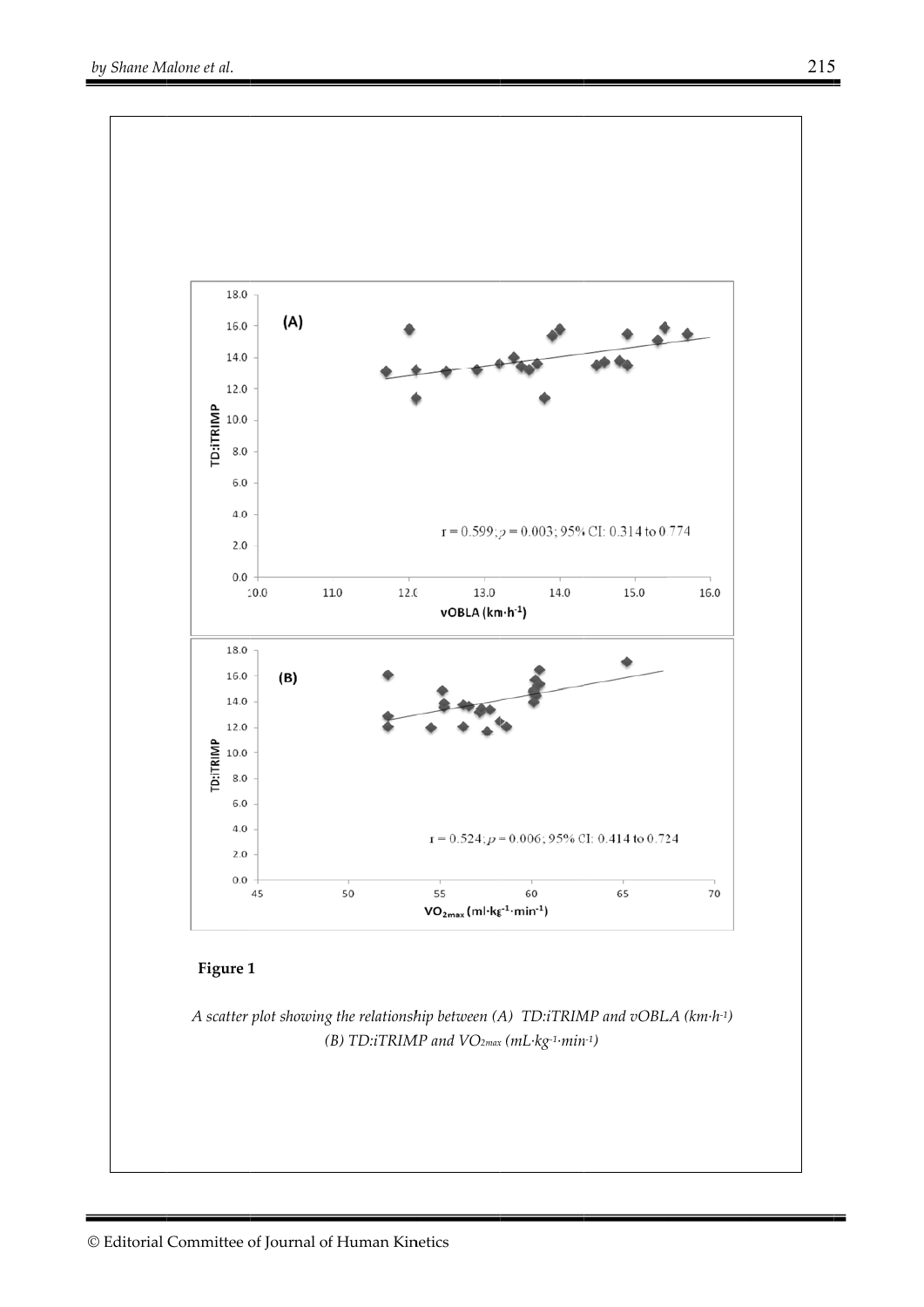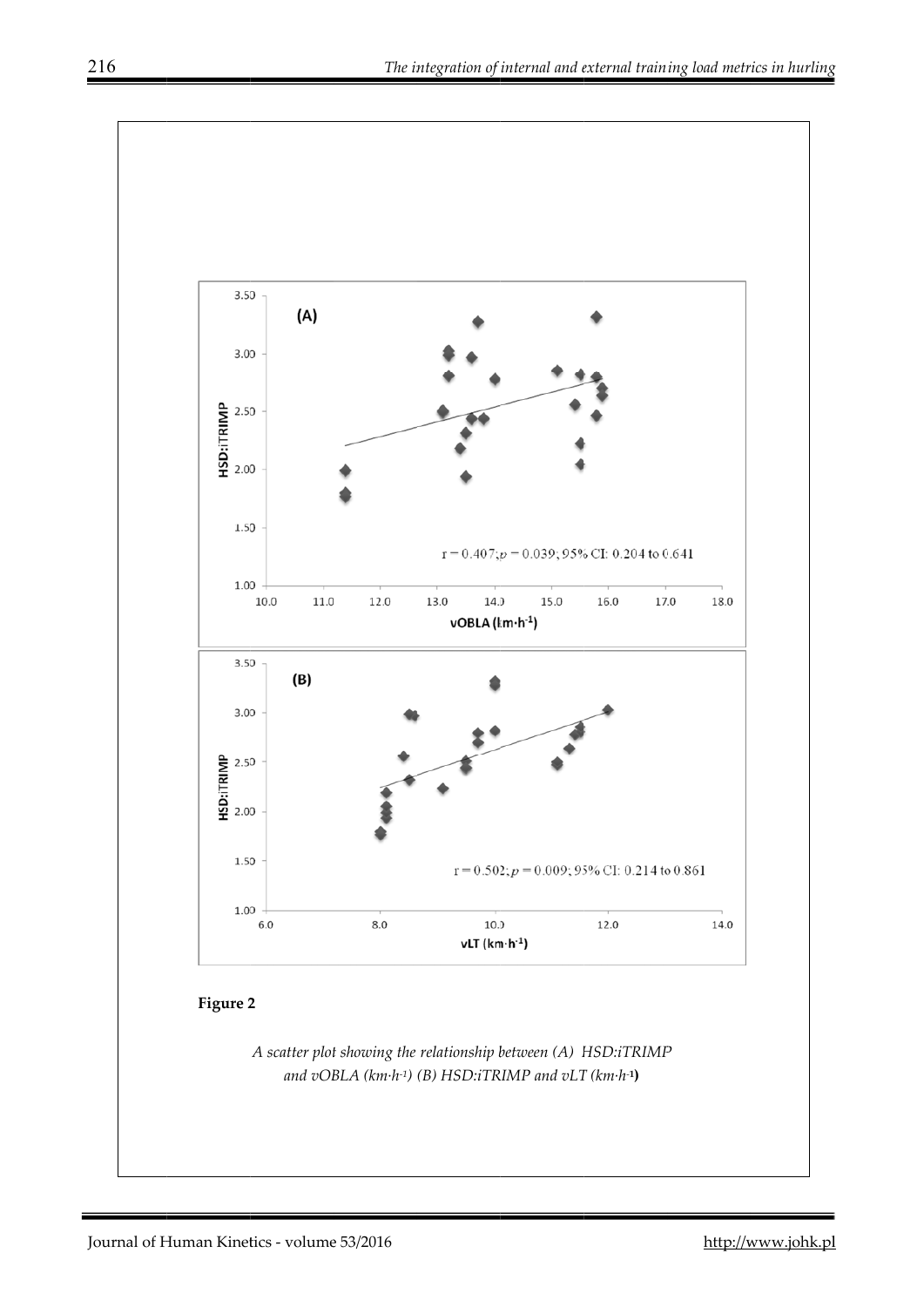| External: Internal TL<br>Ratio | $VO2max$ (mL·kg-1·min-1)                                                                                                                                                                                    | $vLT$ (km $\cdot$ h $\cdot$<br>$^{1}$ | $vOBLA$ ( $km\cdot h^{-1}$ ) |
|--------------------------------|-------------------------------------------------------------------------------------------------------------------------------------------------------------------------------------------------------------|---------------------------------------|------------------------------|
| TD: iTRIMP                     | $0.524**$                                                                                                                                                                                                   | 0.330                                 | $0.599**$                    |
| <b>HSD: iTRIMP</b>             | 0.325                                                                                                                                                                                                       | $0.502**$                             | $0.407**$                    |
| <b>SPRINT: iTRIMP</b>          | 0.358                                                                                                                                                                                                       | $0.611**$                             | 0.170                        |
|                                | $TD:TRIMP = Total distance (m): iTRIMP (AU); HSD: iTRIMP = High speed distance (m):$<br>$iTRIMP (AU)$ ; $SPRINT: iTRIMP = Sprint distance (m): iTRIMP (AU)$ ;<br>$vLT = velocity$ at the lactate threshold; |                                       |                              |

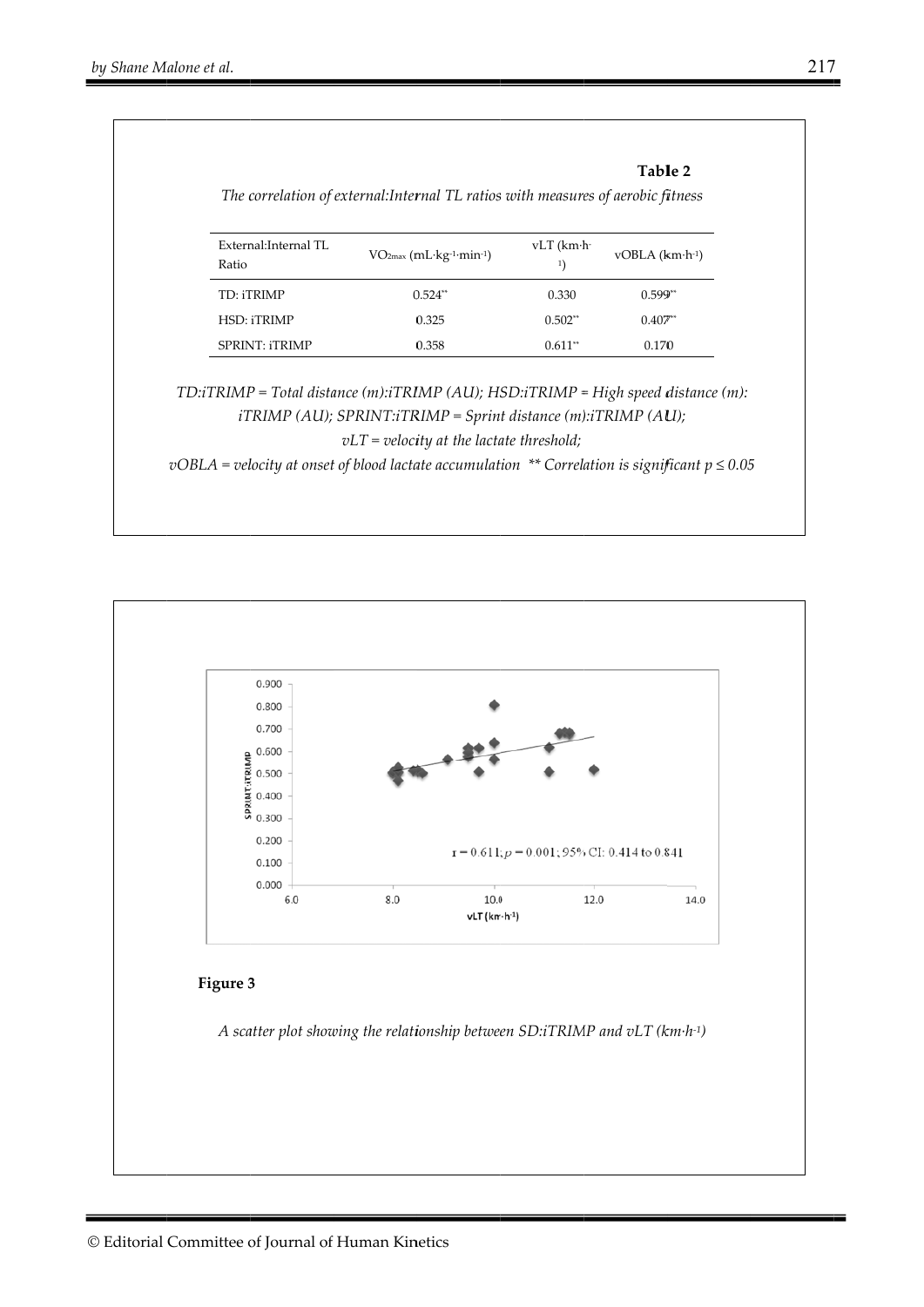# **Discussion**

The current study investigated a novel approach of integrating external and internal workload variables as a ratio during hurling specific simulated match play. The results of the study show that measures of match running performance relate poorly to aerobic fitness measures. Interestingly, there appears to be a relationship between markers of aerobic fitness and high speed running performance. The relationship has been previously reported in soccer populations ([Akubat et al., 2014](https://www.researchgate.net/publication/235895706_Integrating_the_Internal_and_External_Training_Load_in_Soccer?el=1_x_8&enrichId=rgreq-14f010594d2ff5944c2f0356f12488c9-XXX&enrichSource=Y292ZXJQYWdlOzMwODc5NTMyNztBUzo0MTMxNDMyNjUyMzQ5NDVAMTQ3NTUxMjQzODM4MA==)), but this is the first study to report this relationship in a hurling population. Caution should be taken when utilising high speed running as a marker of performance, the training load and fatigue, given the match to match variability in this performance measure. Gregson and colleagues (2010) reported that high speed running performance could vary by as much as 16% (CV: 16.2 ± 6.4%, 95% CI: 15.6- 16.7%) between competitive games. Furthermore, [McLaren et al. \(2015\)](https://www.researchgate.net/publication/277784610_Variability_of_physical_performance_and_player_match_loads_in_professional_rugby_union?el=1_x_8&enrichId=rgreq-14f010594d2ff5944c2f0356f12488c9-XXX&enrichSource=Y292ZXJQYWdlOzMwODc5NTMyNztBUzo0MTMxNDMyNjUyMzQ5NDVAMTQ3NTUxMjQzODM4MA==) observed large betweenmatch (within-player) variation for high speed running distance  $(27.6\% \div 90\% \text{ confidence limits})$ 6.9% [forwards], 20.1%; ± 4.1% [backs]), very high speed running distance  $(68\%;\pm 19\%, 34.1\%;\pm 19\%)$ 7.5%) within rugby union. These findings question the reliability of these measures as accurate determinants of a player training load.

The non-significant relationship between external load measures and measures of fitness seen in this study is in contrast to many studies that have analysed performance in other sports such as endurance running where the relationships between similar aerobic fitness variables in endurance events show very large to nearly perfect relationships ([McLaughlin et al.,](https://www.researchgate.net/publication/40483825_Test_of_the_Classic_Model_for_Predicting_Endurance_Running_Performance?el=1_x_8&enrichId=rgreq-14f010594d2ff5944c2f0356f12488c9-XXX&enrichSource=Y292ZXJQYWdlOzMwODc5NTMyNztBUzo0MTMxNDMyNjUyMzQ5NDVAMTQ3NTUxMjQzODM4MA==) [2010](https://www.researchgate.net/publication/40483825_Test_of_the_Classic_Model_for_Predicting_Endurance_Running_Performance?el=1_x_8&enrichId=rgreq-14f010594d2ff5944c2f0356f12488c9-XXX&enrichSource=Y292ZXJQYWdlOzMwODc5NTMyNztBUzo0MTMxNDMyNjUyMzQ5NDVAMTQ3NTUxMjQzODM4MA==)). Possible explanations of the non-significant relationships between the external measure of performance and fitness measures seen in this study can be explained by the simulated nature of match play. During competitive hurling match play greater effort may be required at a given time due to external stimuli such as standard of opposition, tactical formation or contextual factors ([Paul et al., 2015](https://www.researchgate.net/publication/273071207_Factors_Affecting_Match_Running_Performance_of_Elite_Soccer_Players_Shedding_Some_Light_on_the_Complexity?el=1_x_8&enrichId=rgreq-14f010594d2ff5944c2f0356f12488c9-XXX&enrichSource=Y292ZXJQYWdlOzMwODc5NTMyNztBUzo0MTMxNDMyNjUyMzQ5NDVAMTQ3NTUxMjQzODM4MA==)). Match simulations such as the hurling match play simulation protocol have been previously questioned as they allow players to pace themselves at levels that fail to replicate match play accurately. This pacing strategy can be related to the absence of opposition, tackling,

tactical responsibility and game situation, all of which impact the locomotor performance and result in variability that may influence performance ([Akubat et al., 2014](https://www.researchgate.net/publication/235895706_Integrating_the_Internal_and_External_Training_Load_in_Soccer?el=1_x_8&enrichId=rgreq-14f010594d2ff5944c2f0356f12488c9-XXX&enrichSource=Y292ZXJQYWdlOzMwODc5NTMyNztBUzo0MTMxNDMyNjUyMzQ5NDVAMTQ3NTUxMjQzODM4MA==)). The impact of the above may explain the limited relationships between running performance and aerobic fitness variables observed during the current investigation.

With the known limitations of analysing running performance, it may be more valuable to integrate both the external (distance) and internal (iTRIMP) load to provide a ratio that considers the internal load of exercise and the external output (performance), thus providing a value representative of match day performance and fatigue ([Akubat et al., 2014](https://www.researchgate.net/publication/235895706_Integrating_the_Internal_and_External_Training_Load_in_Soccer?el=1_x_8&enrichId=rgreq-14f010594d2ff5944c2f0356f12488c9-XXX&enrichSource=Y292ZXJQYWdlOzMwODc5NTMyNztBUzo0MTMxNDMyNjUyMzQ5NDVAMTQ3NTUxMjQzODM4MA==)). Previous studies have shown the value of the basic arbitrary iTRIMP unit as a marker of assessing adaptations in fitness throughout a pre-season period within professional soccer populations ([Manzi et al.,](https://www.researchgate.net/publication/225078694_Individual_Training-Load_and_Aerobic-Fitness_Variables_in_Premiership_Soccer_Players_During_the_Precompetitive_Season?el=1_x_8&enrichId=rgreq-14f010594d2ff5944c2f0356f12488c9-XXX&enrichSource=Y292ZXJQYWdlOzMwODc5NTMyNztBUzo0MTMxNDMyNjUyMzQ5NDVAMTQ3NTUxMjQzODM4MA==)  [2013](https://www.researchgate.net/publication/225078694_Individual_Training-Load_and_Aerobic-Fitness_Variables_in_Premiership_Soccer_Players_During_the_Precompetitive_Season?el=1_x_8&enrichId=rgreq-14f010594d2ff5944c2f0356f12488c9-XXX&enrichSource=Y292ZXJQYWdlOzMwODc5NTMyNztBUzo0MTMxNDMyNjUyMzQ5NDVAMTQ3NTUxMjQzODM4MA==)). Adding to this the integration method has been shown to have moderate to large correlations with aerobic fitness markers in a soccer population ([Akubat et al., 2014](https://www.researchgate.net/publication/235895706_Integrating_the_Internal_and_External_Training_Load_in_Soccer?el=1_x_8&enrichId=rgreq-14f010594d2ff5944c2f0356f12488c9-XXX&enrichSource=Y292ZXJQYWdlOzMwODc5NTMyNztBUzo0MTMxNDMyNjUyMzQ5NDVAMTQ3NTUxMjQzODM4MA==)). However, this study is the first to begin the process of integrating TL values in hurling. During the analysis TD, HSD and SD were divided by iTRIMP (AU). These values were significantly correlated to markers of aerobic fitness for hurling players. Athletes are provided with a valuable training and match day marker of the TL given Banister's (1991) proposal that performance at a given time point is a result of fitness of an individual minus the accrued fatigue. The ratio provides the practitioner with a measure of the accrued fatigue at a given time point (distance covered during the match or training session) and the fitness measures (iTRIMP). In addition, the temporal pattern of performance decrement has often been attributed to fatigue ([Paul et al., 2015](https://www.researchgate.net/publication/273071207_Factors_Affecting_Match_Running_Performance_of_Elite_Soccer_Players_Shedding_Some_Light_on_the_Complexity?el=1_x_8&enrichId=rgreq-14f010594d2ff5944c2f0356f12488c9-XXX&enrichSource=Y292ZXJQYWdlOzMwODc5NTMyNztBUzo0MTMxNDMyNjUyMzQ5NDVAMTQ3NTUxMjQzODM4MA==)), therefore, this measure appears to have merits as a TL marker considering that it accounts for performance decrement and provides integration of this decrement with fitness measures.

Given the amateur nature of hurling players, frequent laboratory testing of fitness may be difficult. In addition, considering the known match to match variability in traditional external load measures such as TD and HSD, the TL integration method may provide advancement in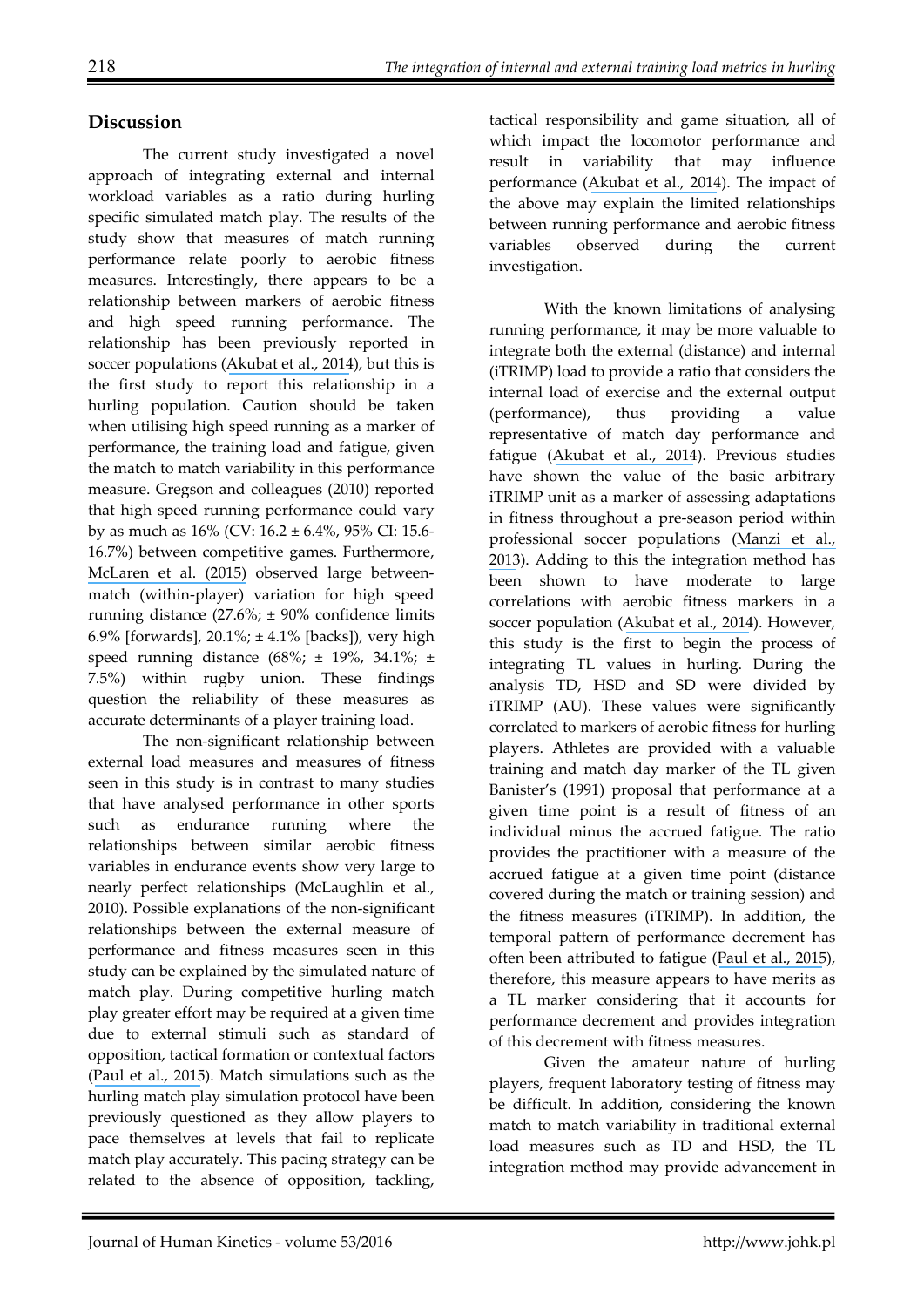the assessment of the fitness–fatigue paradigm proposed by Banister (1975). If these measures of fitness predetermine a given performance and are reduced due to fatigue, it is reasonable to expect a performance decline. Black and Dobson (2011) showed that exercise induced fatigue reduced VO2peak and the ventilatory threshold showing a temporary reduction in measures of aerobic fitness. Future research should be conducted during actual match play situations to assess if the integration ratio relationships hold true. Moreover, there is a need for the assessment of these ratios as a marker of fatigue. By determining this, we can assess the validity of this ratio as a marker of the dose-response relationship as well as allow practitioners to become more proactive and manipulate the dose rather than reacting to the response.

#### **Conclusions**

The current study presents additional findings to support the utilisation of integrated TL ratios in intermittent team sport environments. The findings suggest that the use of TL ratios provides data to practitioners that are correlated to aerobic fitness measures. In the current investigation, TD was not significantly correlated to fitness measures i.e. vLT ( $r = -0.066$ ;  $p = 0.747$ ; 95% CI: 0.014 to 0.081; trivial), VO2max (r = 0.152; p = 0.458; 95% CI: 0.114 to 0.261; small) and vOBLA (r = 0.014; p = 0.945; 95% CI: -0.014 to 0.084; trivial). Similar trends were seen with HSD with this external load measure not correlated to VO2max (r = 0.086; p = 0.677; 95% CI: 0.014 to 0.092; trivial) and vOBLA ( $r = 0.076$ ;  $p = 0.712$ ; 95% CI: 0.034 to 0.090; trivial). Interestingly, TL integration ratios were correlated to fitness measures more closely than external load measures. TD:iTRIMP correlated with aerobic fitness measures i.e. VO2max ( $r = 0.524$ ;  $p = 0.006$ ; 95% CI: 0.414 to 0.724; large) and vOBLA (r = 0.559; p = 0.003; 95% CI: 0.314 to 0.774; large). Similar trends were shown for HSD:iTRIMP and aerobic markers for fitness measures i.e. vLT (r = 0.502; p = 0.009; 95% CI: 0.214 to 0.861; large) and vOBLA (r = 0.407; p = 0.039; 95% CI: 0.204 to 0.641; moderate). The SD:iTRIMP showed significant correlations with vLT ( $r = 0.611$ ;  $p = 0.001$ ; 95% CI: 0.414 to 0.841; large). Overall, these measures support the use of integrated ratios as a method of monitoring training loads. Integrated ratio measures were correlated to fitness measures, as such the use of these ratios presents advancement from the use of external load measures alone in the assessment of aerobic fitness of players.

## **Acknowledgements**

The authors would like to state that they have no conflicts of interest to declare while also thanking all the participants who committed to the extensive testing involved in this study and to all the undergraduates who helped out during the process.

#### **References**

- [Akubat I, Patel E, Barrett S, Abt G. Methods of monitoring the training and match load and their relationship to](https://www.researchgate.net/publication/230614629_Methods_of_monitoring_the_training_and_match_load_and_their_relationship_to_changes_in_fitness_in_professional_youth_soccer_players?el=1_x_8&enrichId=rgreq-14f010594d2ff5944c2f0356f12488c9-XXX&enrichSource=Y292ZXJQYWdlOzMwODc5NTMyNztBUzo0MTMxNDMyNjUyMzQ5NDVAMTQ3NTUxMjQzODM4MA==) [changes in fitness in professional youth soccer players.](https://www.researchgate.net/publication/230614629_Methods_of_monitoring_the_training_and_match_load_and_their_relationship_to_changes_in_fitness_in_professional_youth_soccer_players?el=1_x_8&enrichId=rgreq-14f010594d2ff5944c2f0356f12488c9-XXX&enrichSource=Y292ZXJQYWdlOzMwODc5NTMyNztBUzo0MTMxNDMyNjUyMzQ5NDVAMTQ3NTUxMjQzODM4MA==) *J Sports Sci,* 2012; 30(14): 1473-1480
- [Akubat I, Barrett S, Abt G. Integrating the internal and external training loads in soccer.](https://www.researchgate.net/publication/235895706_Integrating_the_Internal_and_External_Training_Load_in_Soccer?el=1_x_8&enrichId=rgreq-14f010594d2ff5944c2f0356f12488c9-XXX&enrichSource=Y292ZXJQYWdlOzMwODc5NTMyNztBUzo0MTMxNDMyNjUyMzQ5NDVAMTQ3NTUxMjQzODM4MA==) *Int J Sports Physiol Perform*[, 2014; 9\(3\): 457-462](https://www.researchgate.net/publication/235895706_Integrating_the_Internal_and_External_Training_Load_in_Soccer?el=1_x_8&enrichId=rgreq-14f010594d2ff5944c2f0356f12488c9-XXX&enrichSource=Y292ZXJQYWdlOzMwODc5NTMyNztBUzo0MTMxNDMyNjUyMzQ5NDVAMTQ3NTUxMjQzODM4MA==)
- [Bangsbo J, Mohr M, Krustrup P. Physical and metabolic demands of training and match-play in the elite football](https://www.researchgate.net/publication/288476628_Physical_and_metabolic_demands_of_training_and_match-play_in_the_elite_football_player?el=1_x_8&enrichId=rgreq-14f010594d2ff5944c2f0356f12488c9-XXX&enrichSource=Y292ZXJQYWdlOzMwODc5NTMyNztBUzo0MTMxNDMyNjUyMzQ5NDVAMTQ3NTUxMjQzODM4MA==) player. *J Sports Sci,* [2006; 24\(7\): 665-674](https://www.researchgate.net/publication/288476628_Physical_and_metabolic_demands_of_training_and_match-play_in_the_elite_football_player?el=1_x_8&enrichId=rgreq-14f010594d2ff5944c2f0356f12488c9-XXX&enrichSource=Y292ZXJQYWdlOzMwODc5NTMyNztBUzo0MTMxNDMyNjUyMzQ5NDVAMTQ3NTUxMjQzODM4MA==)
- [Banister EW, Calvert TW, Savage MV, Bach T. A system model of training for athletic performance.](https://www.researchgate.net/publication/281506189_A_systems_model_of_training_for_athletic_performance?el=1_x_8&enrichId=rgreq-14f010594d2ff5944c2f0356f12488c9-XXX&enrichSource=Y292ZXJQYWdlOzMwODc5NTMyNztBUzo0MTMxNDMyNjUyMzQ5NDVAMTQ3NTUxMjQzODM4MA==) *Aust J Sports Med*[, 1975; 7: 51-61](https://www.researchgate.net/publication/281506189_A_systems_model_of_training_for_athletic_performance?el=1_x_8&enrichId=rgreq-14f010594d2ff5944c2f0356f12488c9-XXX&enrichSource=Y292ZXJQYWdlOzMwODc5NTMyNztBUzo0MTMxNDMyNjUyMzQ5NDVAMTQ3NTUxMjQzODM4MA==)
- Banister EW. *Modelling elite athletic performance*. In: MacDougall JD, Wenger HA, and Green HJ, eds. Physiological Testing of Elite Athletes. Champaign, IL: Human Kinetics; 1991
- Black CD, Dobson RM. Prior Eccentric Exercise Reduces VO2 peak and ventilatory threshold, but does not alter movement economy during cycling exercise. *J Strength Cond Res,* 2011; 26(9): 2530-2537
- Blake C, O'Malley E, Gissane C, Murphy JC. Epidemiology of injuries in hurling: a prospective study 2007-2011.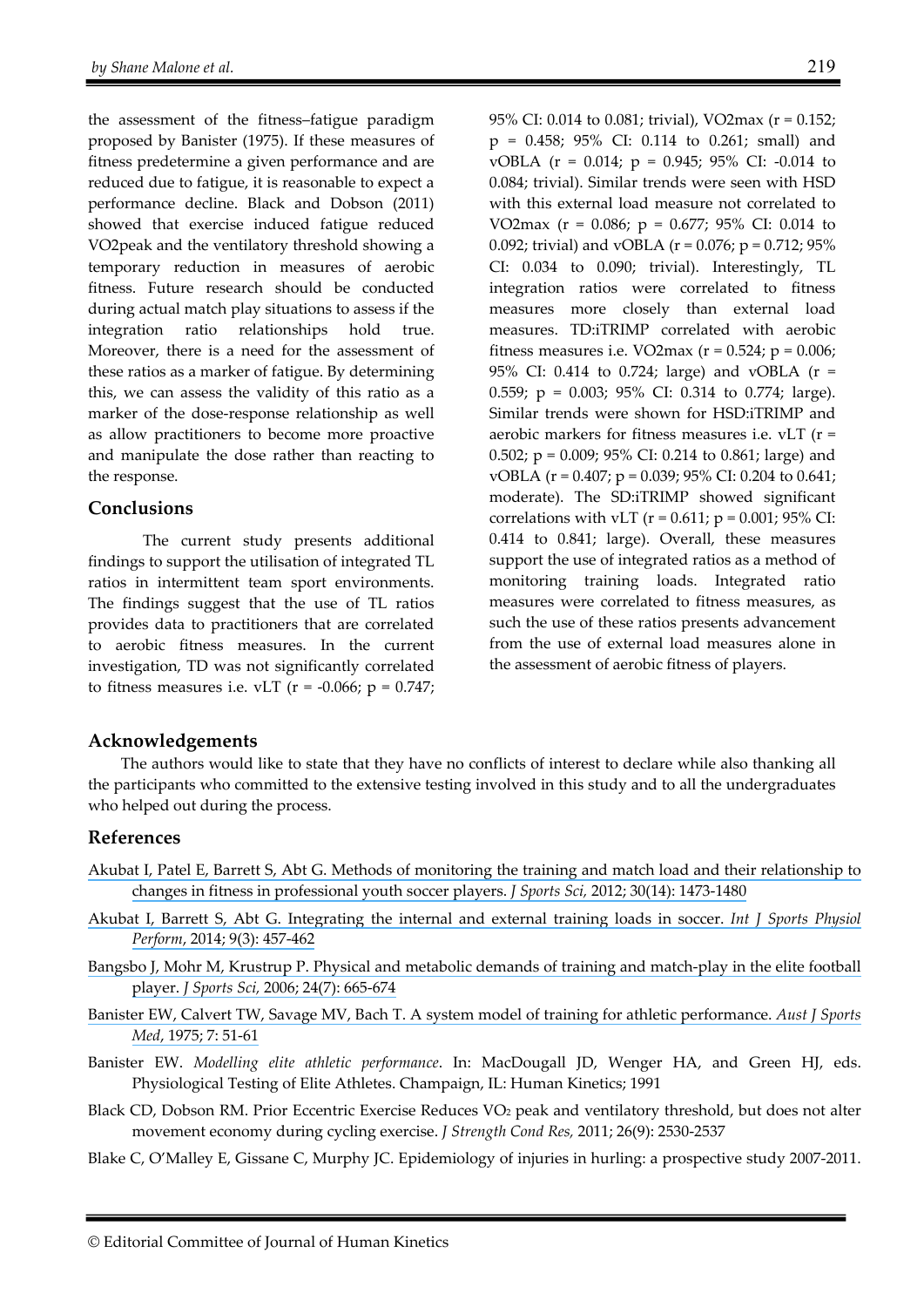*BMJ Open*[, 2014; 19\(4\)6: 1-7](https://www.researchgate.net/publication/308795327_The_Integration_of_Internal_and_External_Training_Load_Metrics_in_Hurling?el=1_x_8&enrichId=rgreq-14f010594d2ff5944c2f0356f12488c9-XXX&enrichSource=Y292ZXJQYWdlOzMwODc5NTMyNztBUzo0MTMxNDMyNjUyMzQ5NDVAMTQ3NTUxMjQzODM4MA==) 

- [Bradley PS, Carling C, Gomez-Diaz A, Hood P, Barnes C, Ade J, Boody M, Krustrup P, Mohr M. Match](https://www.researchgate.net/publication/256118686_Match_performance_and_physical_capacity_of_players_in_the_top_three_competitive_standards_of_English_professional_soccer?el=1_x_8&enrichId=rgreq-14f010594d2ff5944c2f0356f12488c9-XXX&enrichSource=Y292ZXJQYWdlOzMwODc5NTMyNztBUzo0MTMxNDMyNjUyMzQ5NDVAMTQ3NTUxMjQzODM4MA==) [performance and physical capacities in the top three competitive standards of English professional soccer.](https://www.researchgate.net/publication/256118686_Match_performance_and_physical_capacity_of_players_in_the_top_three_competitive_standards_of_English_professional_soccer?el=1_x_8&enrichId=rgreq-14f010594d2ff5944c2f0356f12488c9-XXX&enrichSource=Y292ZXJQYWdlOzMwODc5NTMyNztBUzo0MTMxNDMyNjUyMzQ5NDVAMTQ3NTUxMjQzODM4MA==) *Hum Mov Sci* [2013; 32\(4\): 808-821](https://www.researchgate.net/publication/256118686_Match_performance_and_physical_capacity_of_players_in_the_top_three_competitive_standards_of_English_professional_soccer?el=1_x_8&enrichId=rgreq-14f010594d2ff5944c2f0356f12488c9-XXX&enrichSource=Y292ZXJQYWdlOzMwODc5NTMyNztBUzo0MTMxNDMyNjUyMzQ5NDVAMTQ3NTUxMjQzODM4MA==)
- [Buchheit M, Allen A, Poon TK, Mondonutti M, Gregson W, Di Salvo V. Integrating different tracking systems in](https://www.researchgate.net/publication/264500776_Integrating_different_tracking_systems_in_football_multiple_camera_semi-automatic_system_local_position_measurement_and_GPS_technologies?el=1_x_8&enrichId=rgreq-14f010594d2ff5944c2f0356f12488c9-XXX&enrichSource=Y292ZXJQYWdlOzMwODc5NTMyNztBUzo0MTMxNDMyNjUyMzQ5NDVAMTQ3NTUxMjQzODM4MA==) [football: multiple camera semi-automatic system, local positioning measurement and GPS technologies.](https://www.researchgate.net/publication/264500776_Integrating_different_tracking_systems_in_football_multiple_camera_semi-automatic_system_local_position_measurement_and_GPS_technologies?el=1_x_8&enrichId=rgreq-14f010594d2ff5944c2f0356f12488c9-XXX&enrichSource=Y292ZXJQYWdlOzMwODc5NTMyNztBUzo0MTMxNDMyNjUyMzQ5NDVAMTQ3NTUxMjQzODM4MA==) *J Sports Sci*[, 2014; 32\(20\): 1844-1857](https://www.researchgate.net/publication/264500776_Integrating_different_tracking_systems_in_football_multiple_camera_semi-automatic_system_local_position_measurement_and_GPS_technologies?el=1_x_8&enrichId=rgreq-14f010594d2ff5944c2f0356f12488c9-XXX&enrichSource=Y292ZXJQYWdlOzMwODc5NTMyNztBUzo0MTMxNDMyNjUyMzQ5NDVAMTQ3NTUxMjQzODM4MA==)
- [Casamichana D, Suarez-Arrones L, Castellano J, San Roman-Quintana J. Effecr of number of touches and](https://www.researchgate.net/publication/264711779_Effect_of_Number_of_Touches_and_Exercise_Duration_on_the_Kinematic_Profile_and_Heart_Rate_Response_During_Small-Sided_Games_in_Soccer?el=1_x_8&enrichId=rgreq-14f010594d2ff5944c2f0356f12488c9-XXX&enrichSource=Y292ZXJQYWdlOzMwODc5NTMyNztBUzo0MTMxNDMyNjUyMzQ5NDVAMTQ3NTUxMjQzODM4MA==) [exercise duration on kinematic profile and heart rate response during small-sided games in soccer.](https://www.researchgate.net/publication/264711779_Effect_of_Number_of_Touches_and_Exercise_Duration_on_the_Kinematic_Profile_and_Heart_Rate_Response_During_Small-Sided_Games_in_Soccer?el=1_x_8&enrichId=rgreq-14f010594d2ff5944c2f0356f12488c9-XXX&enrichSource=Y292ZXJQYWdlOzMwODc5NTMyNztBUzo0MTMxNDMyNjUyMzQ5NDVAMTQ3NTUxMjQzODM4MA==) *J Hum Kinet*[, 2014; 41: 113-123](https://www.researchgate.net/publication/264711779_Effect_of_Number_of_Touches_and_Exercise_Duration_on_the_Kinematic_Profile_and_Heart_Rate_Response_During_Small-Sided_Games_in_Soccer?el=1_x_8&enrichId=rgreq-14f010594d2ff5944c2f0356f12488c9-XXX&enrichSource=Y292ZXJQYWdlOzMwODc5NTMyNztBUzo0MTMxNDMyNjUyMzQ5NDVAMTQ3NTUxMjQzODM4MA==)
- [Casamichana D, San Roman-Quintana J, Casellano J, Calleja-Gonzalez J. Influence of the type of marking and](https://www.researchgate.net/publication/282851746_Influence_of_the_Type_of_Marking_and_the_Number_of_Players_on_Physiological_and_Physical_Demands_During_Sided_Games_in_Soccer?el=1_x_8&enrichId=rgreq-14f010594d2ff5944c2f0356f12488c9-XXX&enrichSource=Y292ZXJQYWdlOzMwODc5NTMyNztBUzo0MTMxNDMyNjUyMzQ5NDVAMTQ3NTUxMjQzODM4MA==) [the number of players on physiological and physical demands during sided games in soccer.](https://www.researchgate.net/publication/282851746_Influence_of_the_Type_of_Marking_and_the_Number_of_Players_on_Physiological_and_Physical_Demands_During_Sided_Games_in_Soccer?el=1_x_8&enrichId=rgreq-14f010594d2ff5944c2f0356f12488c9-XXX&enrichSource=Y292ZXJQYWdlOzMwODc5NTMyNztBUzo0MTMxNDMyNjUyMzQ5NDVAMTQ3NTUxMjQzODM4MA==) *J Hum Kinet*, [2015; 47: 259-268](https://www.researchgate.net/publication/282851746_Influence_of_the_Type_of_Marking_and_the_Number_of_Players_on_Physiological_and_Physical_Demands_During_Sided_Games_in_Soccer?el=1_x_8&enrichId=rgreq-14f010594d2ff5944c2f0356f12488c9-XXX&enrichSource=Y292ZXJQYWdlOzMwODc5NTMyNztBUzo0MTMxNDMyNjUyMzQ5NDVAMTQ3NTUxMjQzODM4MA==)
- Collins K, Doran D, Reilly T. *[The physiological response to hurling match-play](https://www.researchgate.net/publication/290230147_The_physiological_demands_of_hurling_match-play?el=1_x_8&enrichId=rgreq-14f010594d2ff5944c2f0356f12488c9-XXX&enrichSource=Y292ZXJQYWdlOzMwODc5NTMyNztBUzo0MTMxNDMyNjUyMzQ5NDVAMTQ3NTUxMjQzODM4MA==)*. In Anderson, M. eds Contemporary [Ergonomics and Human Factors, 591-595; 2010](https://www.researchgate.net/publication/290230147_The_physiological_demands_of_hurling_match-play?el=1_x_8&enrichId=rgreq-14f010594d2ff5944c2f0356f12488c9-XXX&enrichSource=Y292ZXJQYWdlOzMwODc5NTMyNztBUzo0MTMxNDMyNjUyMzQ5NDVAMTQ3NTUxMjQzODM4MA==)
- [Esposito F, Impellizzeri FM, Margonato V, Vanni R, Pizzini G, Veicsteinas A. Validity of heart rate as an](https://www.researchgate.net/publication/8432209_Validity_of_heart_rate_as_an_indicator_of_aerobic_demand_during_soccer_activities_in_amateur_soccer_players?el=1_x_8&enrichId=rgreq-14f010594d2ff5944c2f0356f12488c9-XXX&enrichSource=Y292ZXJQYWdlOzMwODc5NTMyNztBUzo0MTMxNDMyNjUyMzQ5NDVAMTQ3NTUxMjQzODM4MA==) [indicator of aerobic demand during soccer activities in amateur soccer players.](https://www.researchgate.net/publication/8432209_Validity_of_heart_rate_as_an_indicator_of_aerobic_demand_during_soccer_activities_in_amateur_soccer_players?el=1_x_8&enrichId=rgreq-14f010594d2ff5944c2f0356f12488c9-XXX&enrichSource=Y292ZXJQYWdlOzMwODc5NTMyNztBUzo0MTMxNDMyNjUyMzQ5NDVAMTQ3NTUxMjQzODM4MA==) *Eur J App Physiol*, 2004; 93: [167-172](https://www.researchgate.net/publication/8432209_Validity_of_heart_rate_as_an_indicator_of_aerobic_demand_during_soccer_activities_in_amateur_soccer_players?el=1_x_8&enrichId=rgreq-14f010594d2ff5944c2f0356f12488c9-XXX&enrichSource=Y292ZXJQYWdlOzMwODc5NTMyNztBUzo0MTMxNDMyNjUyMzQ5NDVAMTQ3NTUxMjQzODM4MA==)
- [Evans SD, Brewer C, Haigh JD, Lake, M Morton JP, Close GL. The physical demands of Super League](https://www.researchgate.net/publication/278046900_The_physical_demands_of_Super_League_rugby_Experiences_of_a_newly_promoted_franchise?el=1_x_8&enrichId=rgreq-14f010594d2ff5944c2f0356f12488c9-XXX&enrichSource=Y292ZXJQYWdlOzMwODc5NTMyNztBUzo0MTMxNDMyNjUyMzQ5NDVAMTQ3NTUxMjQzODM4MA==)  [rugby: Experiences of newly promoted franchise.](https://www.researchgate.net/publication/278046900_The_physical_demands_of_Super_League_rugby_Experiences_of_a_newly_promoted_franchise?el=1_x_8&enrichId=rgreq-14f010594d2ff5944c2f0356f12488c9-XXX&enrichSource=Y292ZXJQYWdlOzMwODc5NTMyNztBUzo0MTMxNDMyNjUyMzQ5NDVAMTQ3NTUxMjQzODM4MA==) *Euro J Sport Sci*, 2015; 15(6): 505 - 513
- [Gregson W, Drust B, Atkinson G, Di Salvo V. Match- to- match variability of high-speed activities in Premier](https://www.researchgate.net/publication/41436251_Match-to-Match_Variability_of_High-Speed_Activities_in_Premier_League_Soccer?el=1_x_8&enrichId=rgreq-14f010594d2ff5944c2f0356f12488c9-XXX&enrichSource=Y292ZXJQYWdlOzMwODc5NTMyNztBUzo0MTMxNDMyNjUyMzQ5NDVAMTQ3NTUxMjQzODM4MA==) League soccer. *Int J Sports Med*[, 2010; 31\(4\):237–242](https://www.researchgate.net/publication/41436251_Match-to-Match_Variability_of_High-Speed_Activities_in_Premier_League_Soccer?el=1_x_8&enrichId=rgreq-14f010594d2ff5944c2f0356f12488c9-XXX&enrichSource=Y292ZXJQYWdlOzMwODc5NTMyNztBUzo0MTMxNDMyNjUyMzQ5NDVAMTQ3NTUxMjQzODM4MA==)
- [Hopkins WG. A New View of Statistics, 2004, available at: http://www.sportsci.org/resource/stats/index.html;](https://www.researchgate.net/publication/243772286_A_New_View_of_Statistics?el=1_x_8&enrichId=rgreq-14f010594d2ff5944c2f0356f12488c9-XXX&enrichSource=Y292ZXJQYWdlOzMwODc5NTMyNztBUzo0MTMxNDMyNjUyMzQ5NDVAMTQ3NTUxMjQzODM4MA==) [accessed on 05.01.2015](https://www.researchgate.net/publication/243772286_A_New_View_of_Statistics?el=1_x_8&enrichId=rgreq-14f010594d2ff5944c2f0356f12488c9-XXX&enrichSource=Y292ZXJQYWdlOzMwODc5NTMyNztBUzo0MTMxNDMyNjUyMzQ5NDVAMTQ3NTUxMjQzODM4MA==)
- [Impellizzeri FM, Rampinini E, Marcora SM. Physiological assessment of aerobic training in soccer.](https://www.researchgate.net/publication/7570075_Physiological_assessment_of_aerobic_training_in_soccer?el=1_x_8&enrichId=rgreq-14f010594d2ff5944c2f0356f12488c9-XXX&enrichSource=Y292ZXJQYWdlOzMwODc5NTMyNztBUzo0MTMxNDMyNjUyMzQ5NDVAMTQ3NTUxMjQzODM4MA==) *J Sports Sci*, [2005; 23\(6\):586-592](https://www.researchgate.net/publication/7570075_Physiological_assessment_of_aerobic_training_in_soccer?el=1_x_8&enrichId=rgreq-14f010594d2ff5944c2f0356f12488c9-XXX&enrichSource=Y292ZXJQYWdlOzMwODc5NTMyNztBUzo0MTMxNDMyNjUyMzQ5NDVAMTQ3NTUxMjQzODM4MA==)
- Jones AM, Drust JH. A 1% treadmill grade most accurately reflects the energetic cost of outdoor running. *J Sports Sci*, 1996; 14(4): 321–327
- [Lucia A, Hoyos J, Perez M, Santalla A, Earnest CP, Chicharro JL. Which laboratory variable is related with time](https://www.researchgate.net/publication/8325803_Which_laboratory_variable_is_related_with_time_trial_performance_time_in_the_Tour_de_France?el=1_x_8&enrichId=rgreq-14f010594d2ff5944c2f0356f12488c9-XXX&enrichSource=Y292ZXJQYWdlOzMwODc5NTMyNztBUzo0MTMxNDMyNjUyMzQ5NDVAMTQ3NTUxMjQzODM4MA==) [trial performance time in the Tour de France?](https://www.researchgate.net/publication/8325803_Which_laboratory_variable_is_related_with_time_trial_performance_time_in_the_Tour_de_France?el=1_x_8&enrichId=rgreq-14f010594d2ff5944c2f0356f12488c9-XXX&enrichSource=Y292ZXJQYWdlOzMwODc5NTMyNztBUzo0MTMxNDMyNjUyMzQ5NDVAMTQ3NTUxMjQzODM4MA==) *Br J Sports Med*, 2004; 38(5): 636–640
- [McLaughlin JE, Howley ET, Bassett DR, Thompson DL, Fitzhugh EC. Test of Classic Model for Predicting](https://www.researchgate.net/publication/40483825_Test_of_the_Classic_Model_for_Predicting_Endurance_Running_Performance?el=1_x_8&enrichId=rgreq-14f010594d2ff5944c2f0356f12488c9-XXX&enrichSource=Y292ZXJQYWdlOzMwODc5NTMyNztBUzo0MTMxNDMyNjUyMzQ5NDVAMTQ3NTUxMjQzODM4MA==) [Endurance Running Performance.](https://www.researchgate.net/publication/40483825_Test_of_the_Classic_Model_for_Predicting_Endurance_Running_Performance?el=1_x_8&enrichId=rgreq-14f010594d2ff5944c2f0356f12488c9-XXX&enrichSource=Y292ZXJQYWdlOzMwODc5NTMyNztBUzo0MTMxNDMyNjUyMzQ5NDVAMTQ3NTUxMjQzODM4MA==) *Med Sci Sports Exerc,* 2010; 42(5): 911-997
- [Malone S, Solan B, Collins DK, Doran DA. The positional match running performance in elite Gaelic football.](https://www.researchgate.net/publication/287966530_The_Positional_Match_Running_Performance_of_Elite_Gaelic_Football?el=1_x_8&enrichId=rgreq-14f010594d2ff5944c2f0356f12488c9-XXX&enrichSource=Y292ZXJQYWdlOzMwODc5NTMyNztBUzo0MTMxNDMyNjUyMzQ5NDVAMTQ3NTUxMjQzODM4MA==) *J Strength Cond Res*[, 2015 \[E-Pub Ahead of Print\] Dec 18.](https://www.researchgate.net/publication/287966530_The_Positional_Match_Running_Performance_of_Elite_Gaelic_Football?el=1_x_8&enrichId=rgreq-14f010594d2ff5944c2f0356f12488c9-XXX&enrichSource=Y292ZXJQYWdlOzMwODc5NTMyNztBUzo0MTMxNDMyNjUyMzQ5NDVAMTQ3NTUxMjQzODM4MA==)
- [Manzi V, Bovenzi A, Impellizzeri FM, Carminati I, Castagna C. Individual training-load and aerobic-fitness](https://www.researchgate.net/publication/225078694_Individual_Training-Load_and_Aerobic-Fitness_Variables_in_Premiership_Soccer_Players_During_the_Precompetitive_Season?el=1_x_8&enrichId=rgreq-14f010594d2ff5944c2f0356f12488c9-XXX&enrichSource=Y292ZXJQYWdlOzMwODc5NTMyNztBUzo0MTMxNDMyNjUyMzQ5NDVAMTQ3NTUxMjQzODM4MA==) [variables in premiership soccer players during the precompetitive season.](https://www.researchgate.net/publication/225078694_Individual_Training-Load_and_Aerobic-Fitness_Variables_in_Premiership_Soccer_Players_During_the_Precompetitive_Season?el=1_x_8&enrichId=rgreq-14f010594d2ff5944c2f0356f12488c9-XXX&enrichSource=Y292ZXJQYWdlOzMwODc5NTMyNztBUzo0MTMxNDMyNjUyMzQ5NDVAMTQ3NTUxMjQzODM4MA==) *J Strength Cond Res*, 2013; [27\(3\):631–636](https://www.researchgate.net/publication/225078694_Individual_Training-Load_and_Aerobic-Fitness_Variables_in_Premiership_Soccer_Players_During_the_Precompetitive_Season?el=1_x_8&enrichId=rgreq-14f010594d2ff5944c2f0356f12488c9-XXX&enrichSource=Y292ZXJQYWdlOzMwODc5NTMyNztBUzo0MTMxNDMyNjUyMzQ5NDVAMTQ3NTUxMjQzODM4MA==)
- [McLaren SJ, Weston M, Smith A, Cramb R, Portas MD. Variability of physical performance and player match](https://www.researchgate.net/publication/277784610_Variability_of_physical_performance_and_player_match_loads_in_professional_rugby_union?el=1_x_8&enrichId=rgreq-14f010594d2ff5944c2f0356f12488c9-XXX&enrichSource=Y292ZXJQYWdlOzMwODc5NTMyNztBUzo0MTMxNDMyNjUyMzQ5NDVAMTQ3NTUxMjQzODM4MA==) loads in professional rugby union. *J Sci Med Sport* [2015; \[Epub Ahead of Print\] Jun 5. pii: S1440-](https://www.researchgate.net/publication/277784610_Variability_of_physical_performance_and_player_match_loads_in_professional_rugby_union?el=1_x_8&enrichId=rgreq-14f010594d2ff5944c2f0356f12488c9-XXX&enrichSource=Y292ZXJQYWdlOzMwODc5NTMyNztBUzo0MTMxNDMyNjUyMzQ5NDVAMTQ3NTUxMjQzODM4MA==) [2440\(15\)00124-3, DOI: 10.1016/j.jsmas.2015.05.010](https://www.researchgate.net/publication/277784610_Variability_of_physical_performance_and_player_match_loads_in_professional_rugby_union?el=1_x_8&enrichId=rgreq-14f010594d2ff5944c2f0356f12488c9-XXX&enrichSource=Y292ZXJQYWdlOzMwODc5NTMyNztBUzo0MTMxNDMyNjUyMzQ5NDVAMTQ3NTUxMjQzODM4MA==)
- [Murphy JC, Gissane C, Blake C. Injury in elite county hurling: a prospective study.](https://www.researchgate.net/publication/47509652_Injury_in_elite_county-level_hurling_A_prospective_study?el=1_x_8&enrichId=rgreq-14f010594d2ff5944c2f0356f12488c9-XXX&enrichSource=Y292ZXJQYWdlOzMwODc5NTMyNztBUzo0MTMxNDMyNjUyMzQ5NDVAMTQ3NTUxMjQzODM4MA==) *Br J Sports Med*, 2007; 46(2): [138-142](https://www.researchgate.net/publication/47509652_Injury_in_elite_county-level_hurling_A_prospective_study?el=1_x_8&enrichId=rgreq-14f010594d2ff5944c2f0356f12488c9-XXX&enrichSource=Y292ZXJQYWdlOzMwODc5NTMyNztBUzo0MTMxNDMyNjUyMzQ5NDVAMTQ3NTUxMjQzODM4MA==)
- [Paul DJ, Bradley PS, Nassis G. Factors affecting match running performance of elite soccer players: Shedding](https://www.researchgate.net/publication/273071207_Factors_Affecting_Match_Running_Performance_of_Elite_Soccer_Players_Shedding_Some_Light_on_the_Complexity?el=1_x_8&enrichId=rgreq-14f010594d2ff5944c2f0356f12488c9-XXX&enrichSource=Y292ZXJQYWdlOzMwODc5NTMyNztBUzo0MTMxNDMyNjUyMzQ5NDVAMTQ3NTUxMjQzODM4MA==) [some light on the complexity.](https://www.researchgate.net/publication/273071207_Factors_Affecting_Match_Running_Performance_of_Elite_Soccer_Players_Shedding_Some_Light_on_the_Complexity?el=1_x_8&enrichId=rgreq-14f010594d2ff5944c2f0356f12488c9-XXX&enrichSource=Y292ZXJQYWdlOzMwODc5NTMyNztBUzo0MTMxNDMyNjUyMzQ5NDVAMTQ3NTUxMjQzODM4MA==) *Int J Sports Physiol Perform*, 2015; 10: 516–519
- Reilly T, Collins K. Science and the Gaelic sports: Gaelic football and hurling. *Euro J Sport Sci*, 2008; 8(5): 231–240